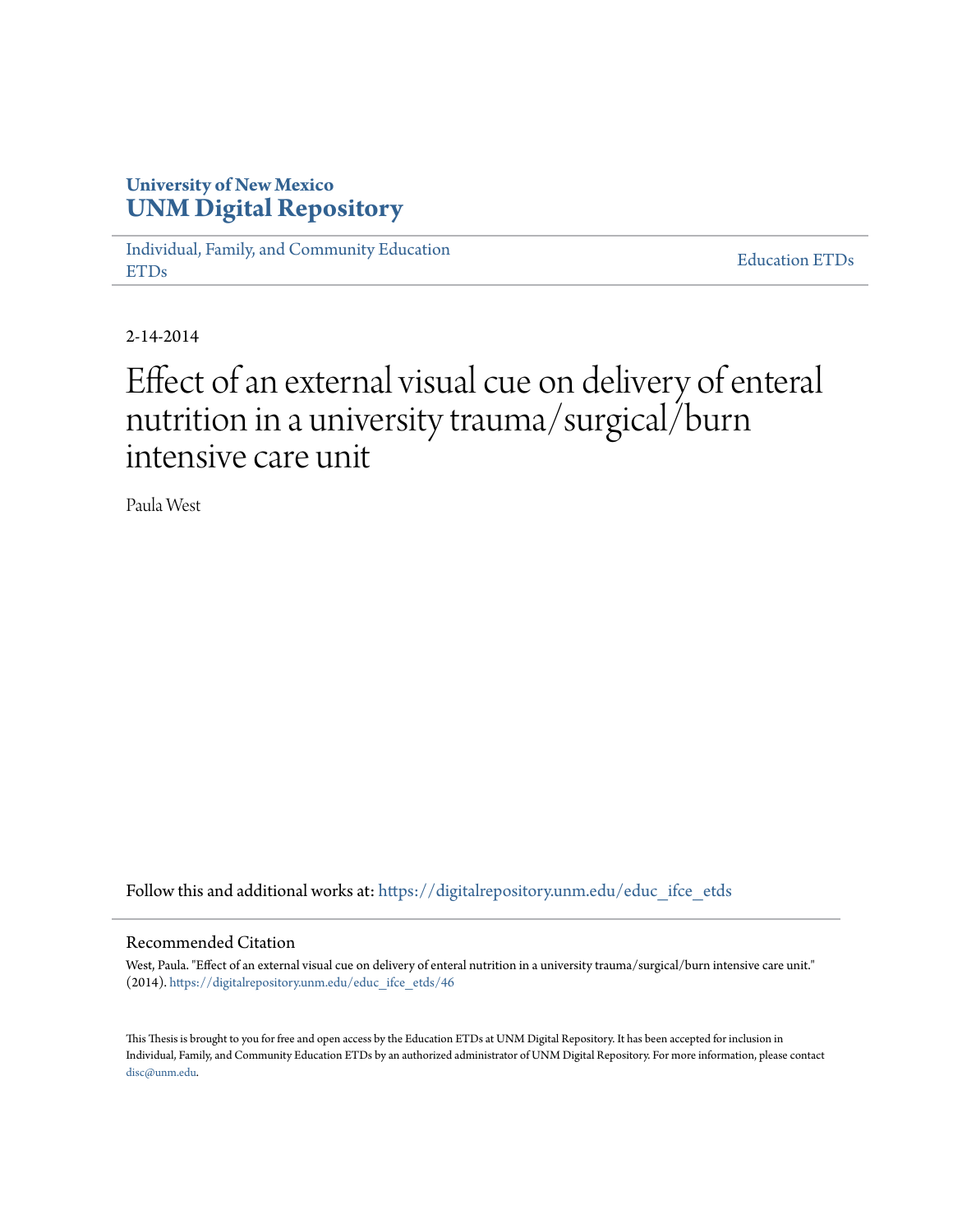#### **Paula West**

 *Candidate*

 **Nutrition**

*Department*

 This thesis is approved, and it is acceptable in quality and form for publication:

*Approved by the Thesis Committee:*

Carole Conn, Chairperson

Jean Cerami

Todd Dettmer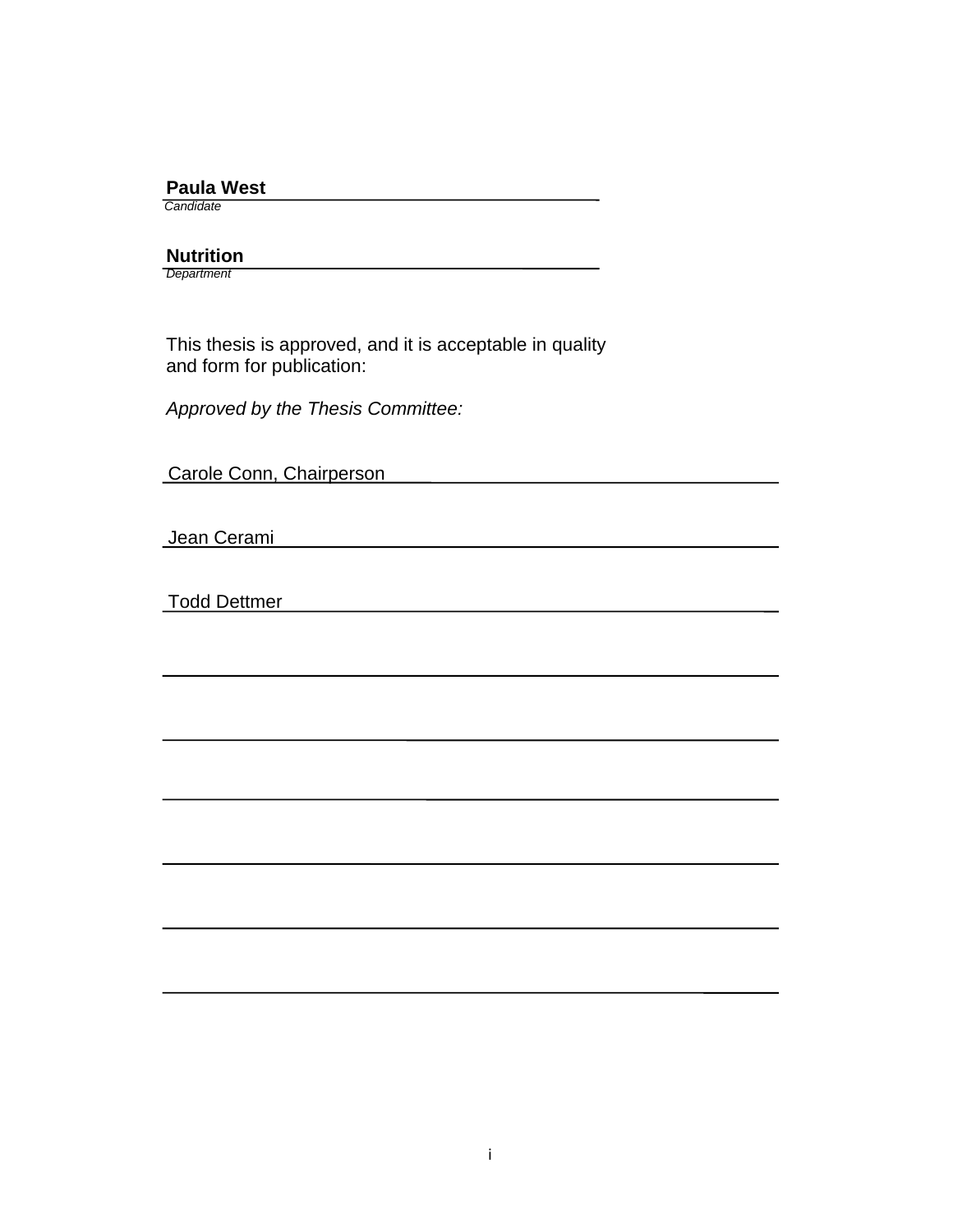# **EFFECT OF AN EXTERNAL VISUAL CUE ON DELIVERY OF ENTERAL NUTRITION IN A UNIVERSITY TRAUMA/SURGICAL/BURN INTENSIVE CARE UNIT**

By

### **Paula West**

B.A., Economics, University of New Mexico, 1986 B.S., Nutrition, University of New Mexico, 2008

### **THESIS**

Submitted in Partial Fulfillment of the Requirements for the Degree of

# **Master of Science Nutrition**

The University of New Mexico Albuquerque, New Mexico

#### **December, 2013**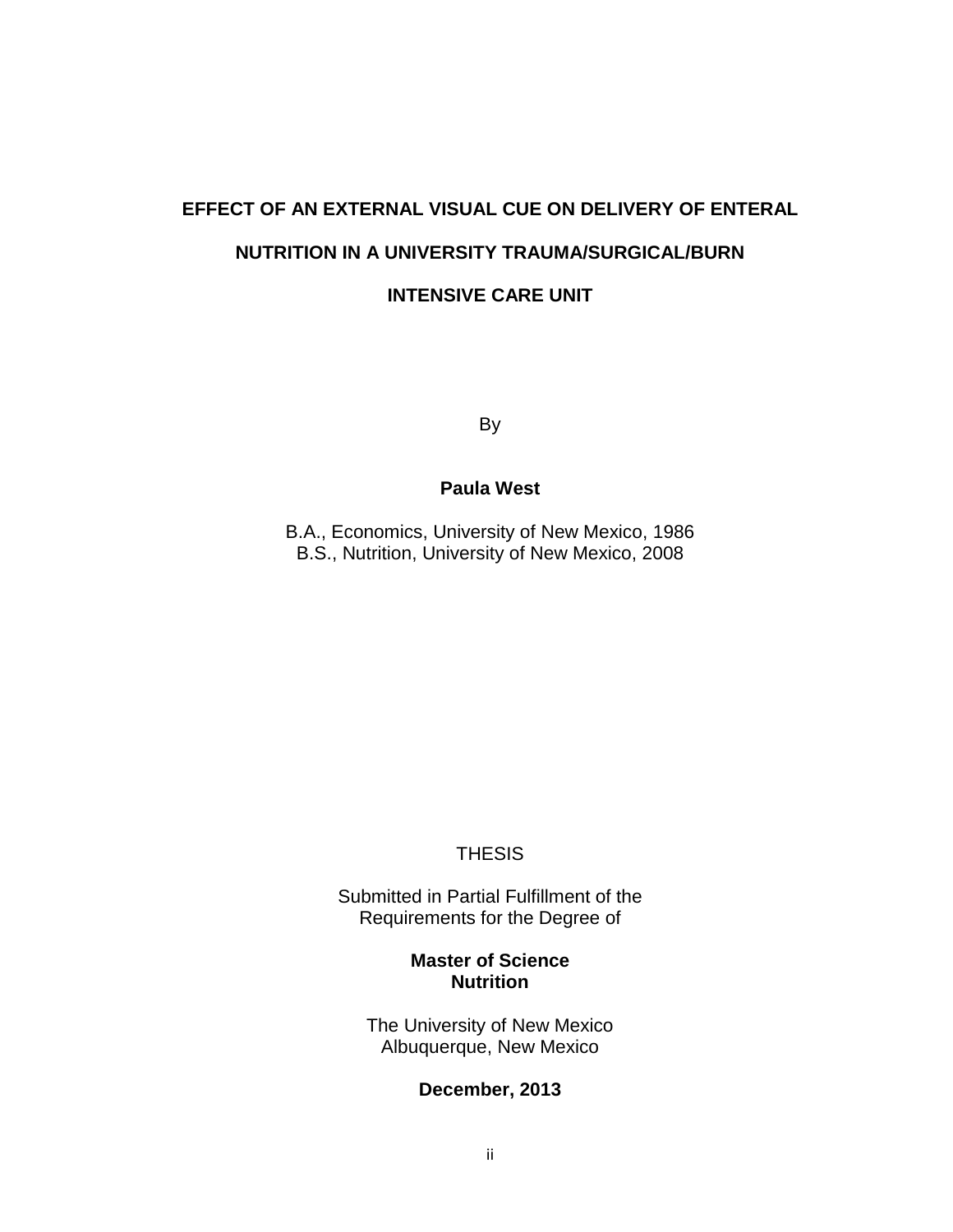## **Dedication**

To Nicholas and Stepho for patiently giving me time and space to complete my work. You are magnificent young men with maturity and understanding beyond your years. We can finally use the dining room table for meals again …

To James for believing I can do anything, for having the patience to standby while I try, and for sharing life's journey. My life is infinitely richer with you by my side. Now we can finally sit on that porch for a while …

And to my parents, Dorothy and Ante, for sharing their unending thirst for knowledge, teaching me how to think, and giving me access to the finest educational beginnings. Thank you for giving me a life outside the box. I am eternally grateful for your gifts.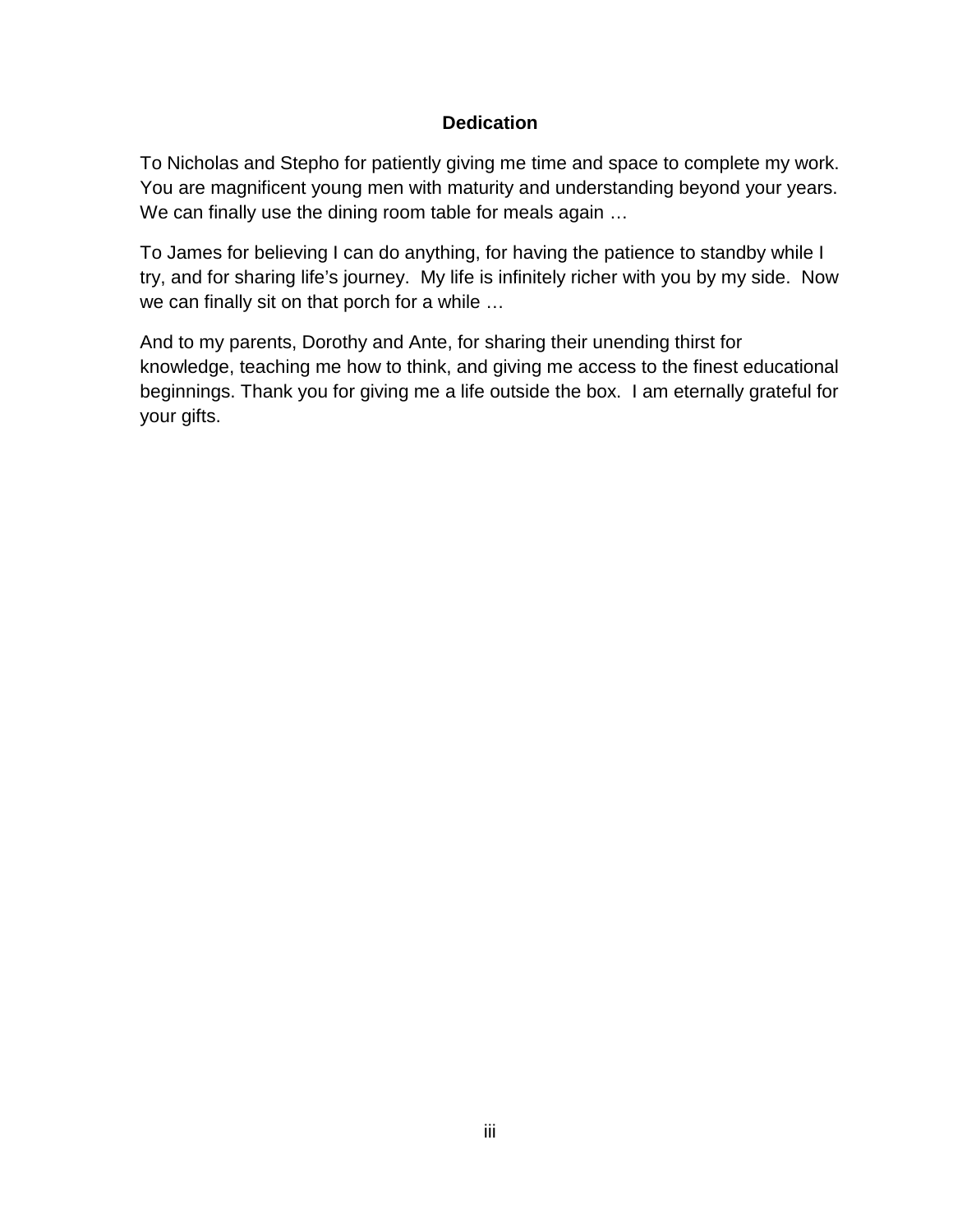#### **EFFECT OF AN EXTERNAL VISUAL CUE ON DELIVERY OF ENTERAL**

#### **NUTRITION IN A UNIVERSITY TRAUMA/SURGICAL/BURN**

#### **INTENSIVE CARE UNIT**

By

#### **PAULA WEST**

B.A., Economics, University of New Mexico, 1986 B.S., Nutrition, University of New Mexico, 2008 M.S. Nutrition, University of New Mexico, 2013

#### **ABSTRACT**

**Background**: Enteral nutrition in the critically ill patient is interrupted for myriad reasons some of which include withholding for operations, diagnostic tests, high residuals, feeding tube displacements and routine care. We sought to determine if use of an external visual cue by nursing increases delivery of goal enteral nutrition (EN) from baseline during the first 7 days of ICU admission.

**Methods**: After achieving IRB approval we retrospectively evaluated all trauma/surgical/burn intensive care unit (TSBICU) records from May 2012 through March 2013 for patients with more than 7 days in the TSBICU who received EN as their primary means of nutrition support. In the initial arm, we identified goal EN and determined the percentage EN delivered, calculated average Braden score during the first 7 days of admission as well as average ICU length of stay (LOS), and then compared those data to the post intervention group. Intervention consisted of a nursing-placed placard that cued staff to initiate or resume EN. Data were analyzed utilizing Shapiro-Wilk W test, standard t-test, Fisher's exact test, and Wilcoxon rank sum test. Data were further stratified to test differences between burn patients and remaining ICU patients.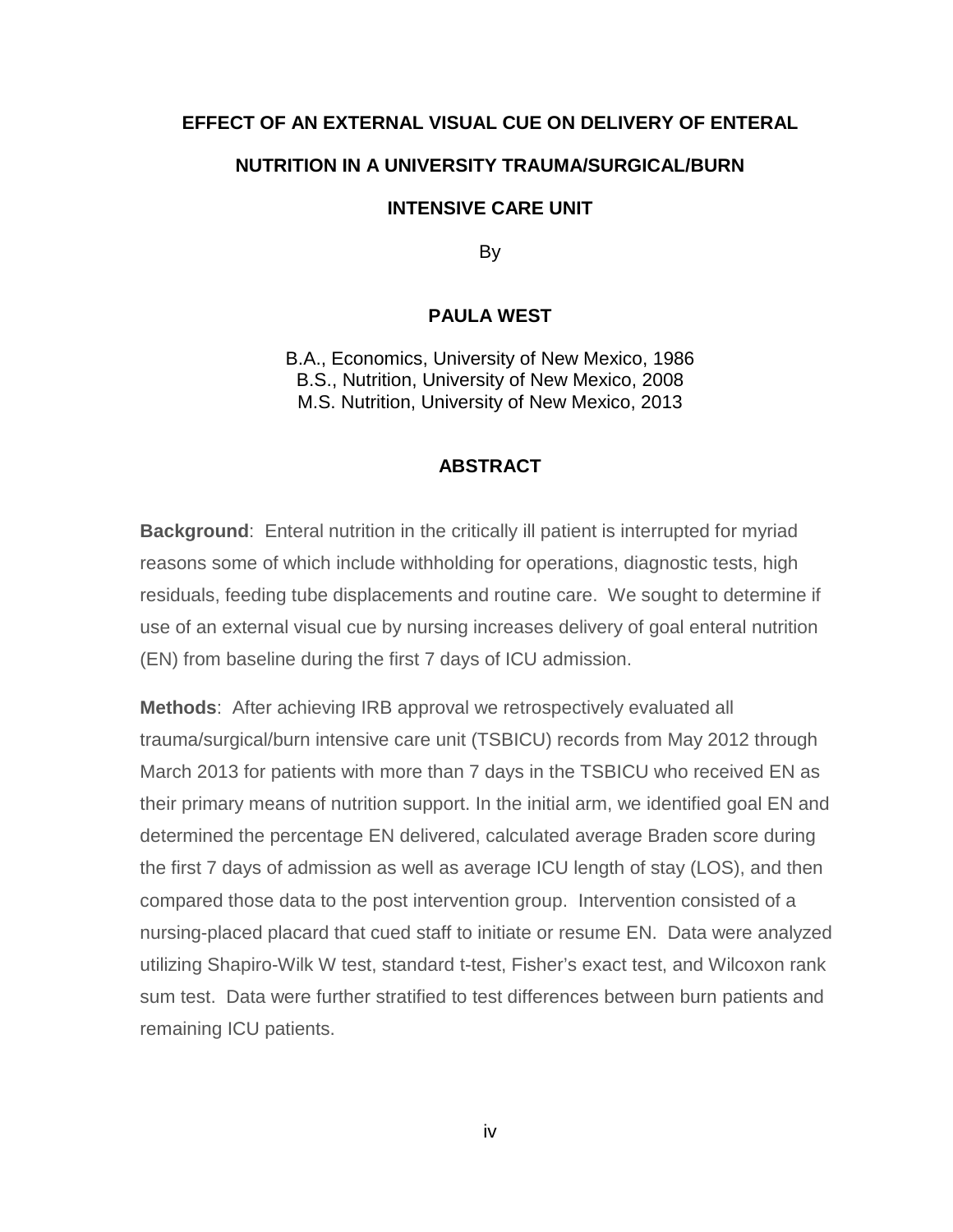**Results**: Compared to all TSBICU patients in the pre-intervention group (n = 50), those in the post-intervention group ( $N = 31$ ) did not receive significantly more EN  $(47.3\% \text{ vs. } 39.5\%; p = 0.10)$ , did not experience a difference in ICU LOS  $(14.5 \text{ vs. } 13)$ days;  $p = 0.94$ ), and did not see changes in average Braden scores (12.4 vs. 13;  $p =$ 0.14). However, parceling out the burn patients ( $N = 11$ ) vs. remaining ICU patients  $(N = 70)$  showed burn patients received significantly higher delivery of EN (58.8% vs. 42%;  $p = 0.011$ ) and experienced longer ICU LOS (21 vs. 13 days;  $p = 0.044$ ). There was no difference in average Braden scores between the two groups.

**Conclusion**: This retrospective review failed to demonstrate statistical significance for the application of a nursing- placed placard to cue resumption or initiation of EN. Burn patients received significantly more EN and had longer ICU LOS compared to trauma/surgical ICU patients.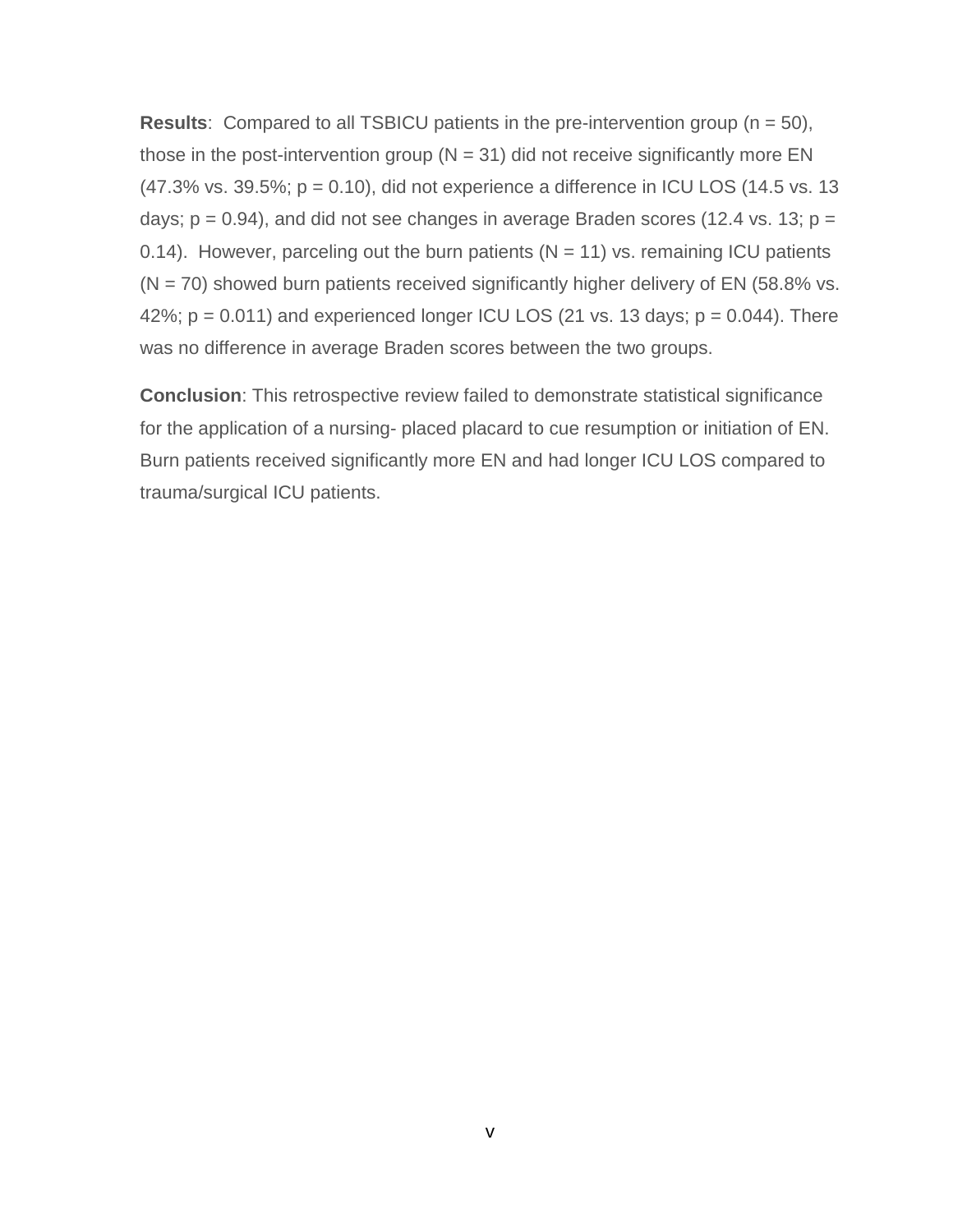|  | <b>Table of Contents</b> |
|--|--------------------------|
|--|--------------------------|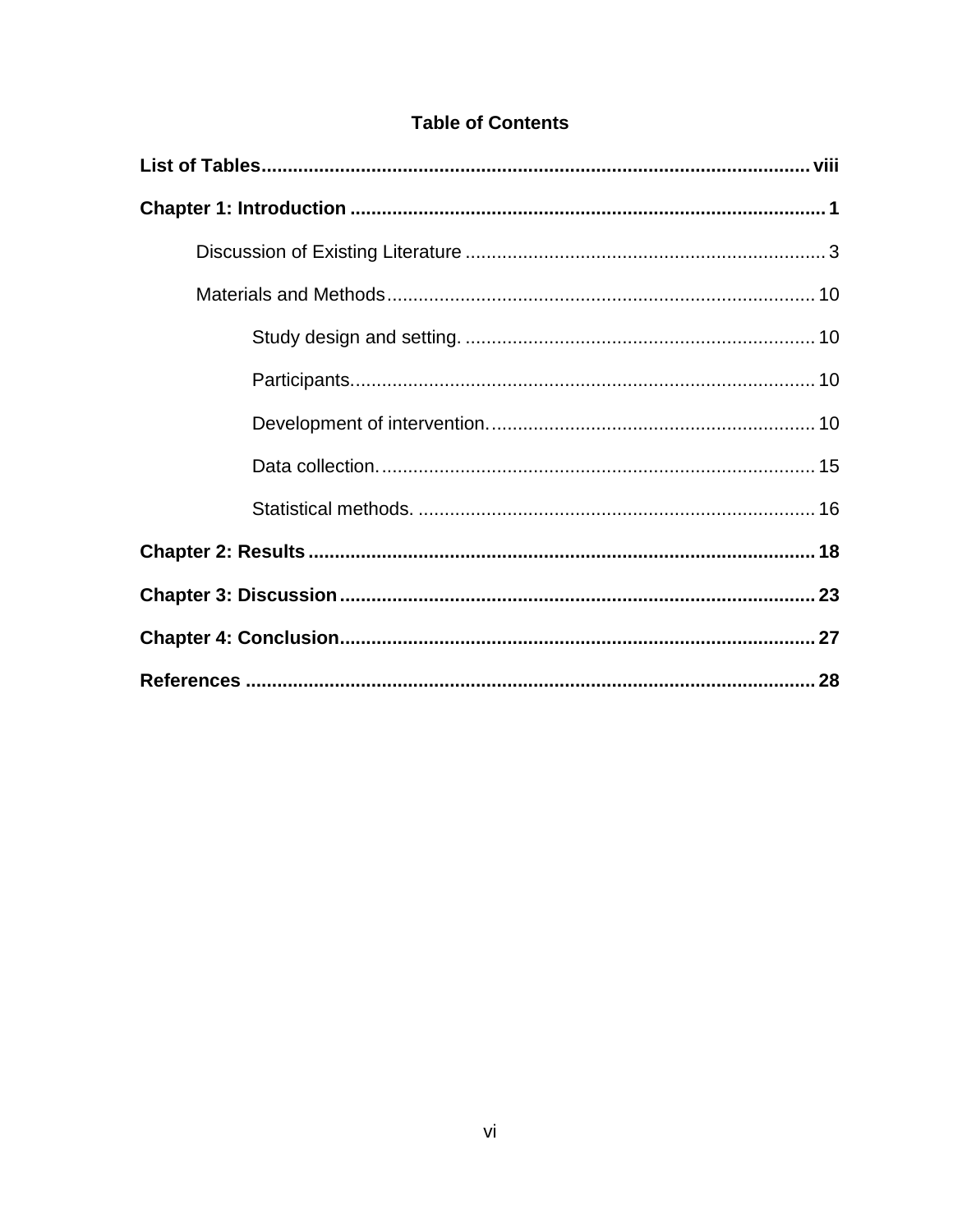# **List of Figures**

| Figure 1: What is the standard timeframe for NPO status if a patient is scheduled for |  |
|---------------------------------------------------------------------------------------|--|
|                                                                                       |  |
| Figure 2: If an ICU patient has a DHT and/or a Salem Sump/NGT, what is the time       |  |
|                                                                                       |  |
| Figure 3: Do you observe inconsistencies in NPO status from the Burn Center and       |  |
|                                                                                       |  |
|                                                                                       |  |
| Figure 5: Mean percent EN delivered pre- vs. post-intervention in all TSBICU          |  |
|                                                                                       |  |
| Figure 6: Median ICU LOS pre- vs. post-intervention in all TSBICU patients.  19       |  |
| Figure 7: Median Braden score pre- vs. post-intervention in all TSBICU patients 20    |  |
| Figure 8: Mean percent EN delivered post-intervention in Burn vs. Trauma/Surgical     |  |
|                                                                                       |  |
| Figure 9: Median ICU LOS post-intervention in Burn vs. Trauma/Surgical ICU            |  |
|                                                                                       |  |
| Figure 10: Median Braden scores post-intervention in Burn vs. Trauma/Surgical ICU     |  |
|                                                                                       |  |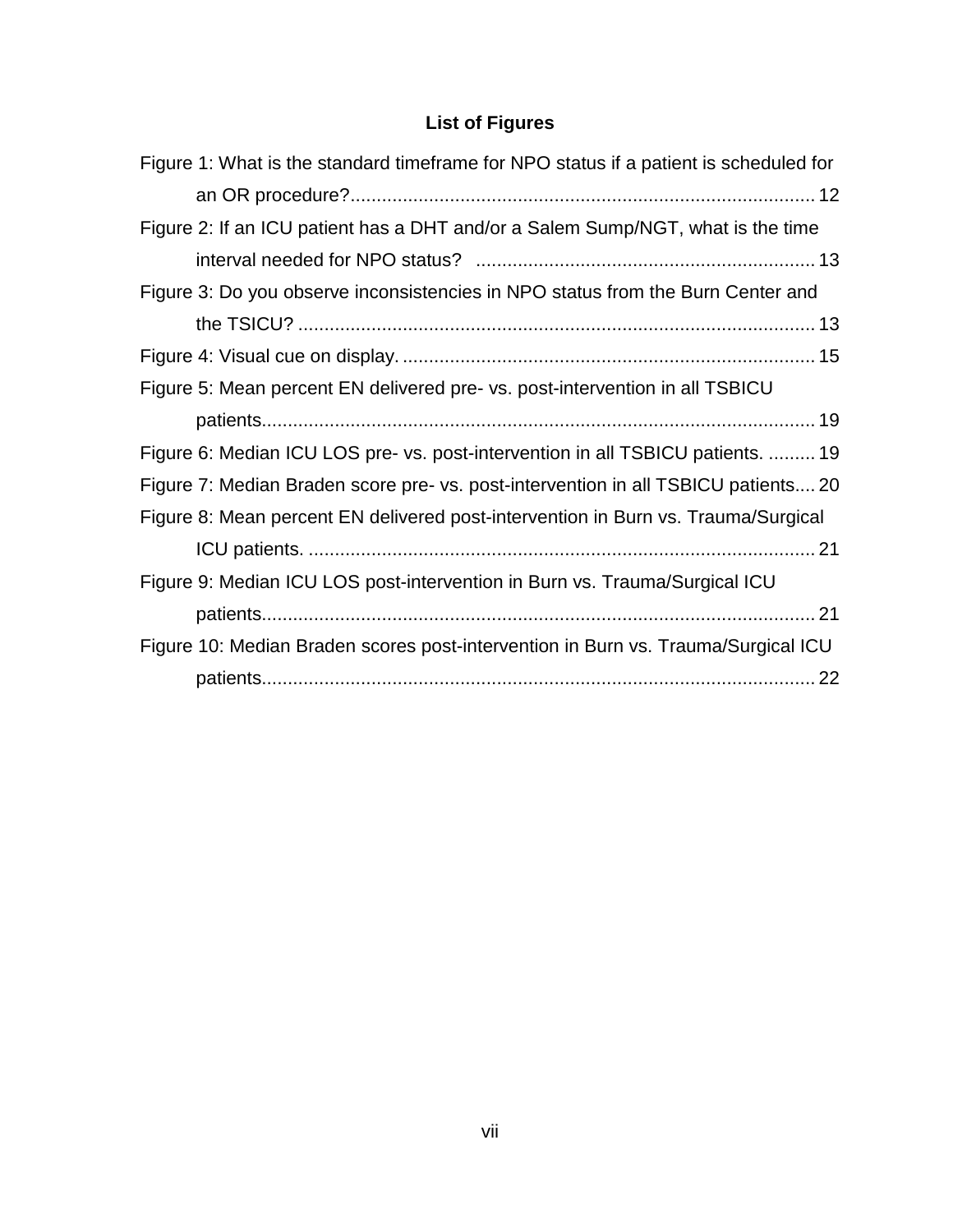# **List of Tables**

<span id="page-8-0"></span>

| Table 1: Age and sex of participants in pre- and post-intervention groups in all |  |
|----------------------------------------------------------------------------------|--|
|                                                                                  |  |
| Table 2: Percent EN delivered, ICU LOS, and median Braden score pre- and post-   |  |
|                                                                                  |  |
| Table 3: Comparison between burn patients and all other patients in percent EN   |  |
| delivered, ICU LOS, and average Braden score post-intervention 20                |  |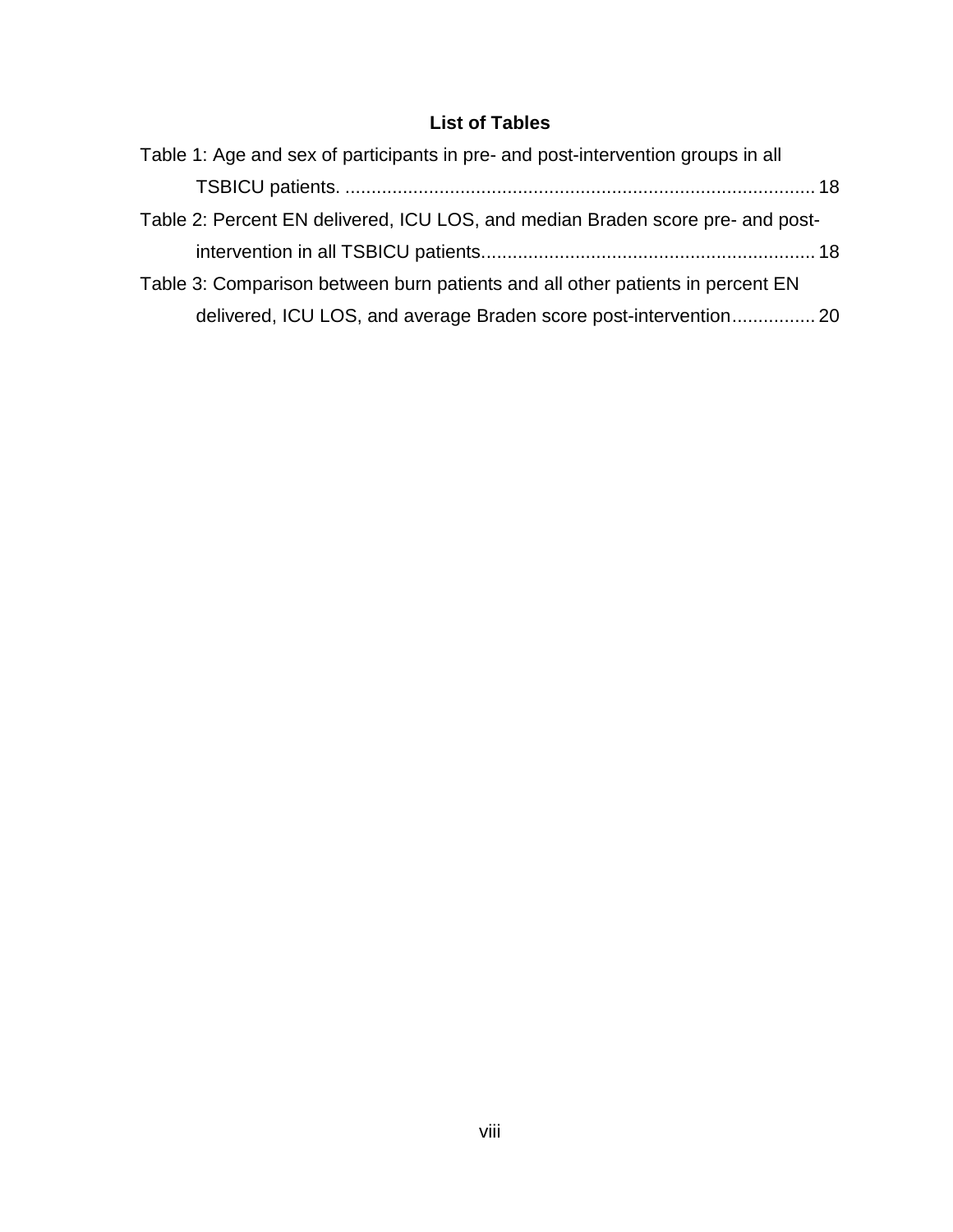#### **Chapter 1: Introduction**

<span id="page-9-0"></span>The Academy of Nutrition and Dietetics (Academy) along with the American Society for Parenteral and Enteral Nutrition (A.S.P.E.N.) have made addressing malnutrition in hospitalized patients in the United States one of their top priorities. One in three hospitalized patients is malnourished, and many others are becoming malnourished while hospitalized<sup>1</sup>. Malnutrition not only increases healthcare costs, but also contributes to increased morbidity and mortality, decreased quality of life, and increased hospital admissions and length of stay.<sup>2</sup>

Acute malnutrition in the intensive care unit (ICU) differs vastly from chronic ambulatory malnutrition in that chronically malnourished patients have lower resting energy expenditures in order to conserve energy and use fat as their primary fuel source, whereas those with acutely malnourished patients rely on glucose as the preferred fuel, have high resting energy expenditures, and high mobilization of proteins for use in gluconeogenesis. $^3$ 

Trauma patients experience a systemic inflammatory process which alters the body's use of macronutrients.<sup>4</sup> Following insult or injury the body releases proinflammatory cytokines that cause the release of catabolic hormones glucagon, cortisol, and catecholamines. In order to mobilize glucose these hormones, in turn, stimulate glycogenolysis and gluconeogenesis. Patients in the critical phase will have high circulating blood glucose for this reason. This increase in circulating blood glucose is accompanied by decreased glucose uptake and insulin resistance. As such, glycogen stores are depleted within a matter of hours and endogenous protein and lipid stores become the primary fuel source.

Amino acid supplies come from accelerated protein breakdown in skeletal muscle, connective tissue, and the unstimulated gastrointestinal tract. This breakdown is accompanied by decreased muscle uptake of amino acids in order to divert them to the liver to be used in gluconeogenesis. Provision of adequate exogenous amino acids via nutrition support can maintain production of hepatic acute-phase proteins but cannot keep up with the overall rate of protein catabolism.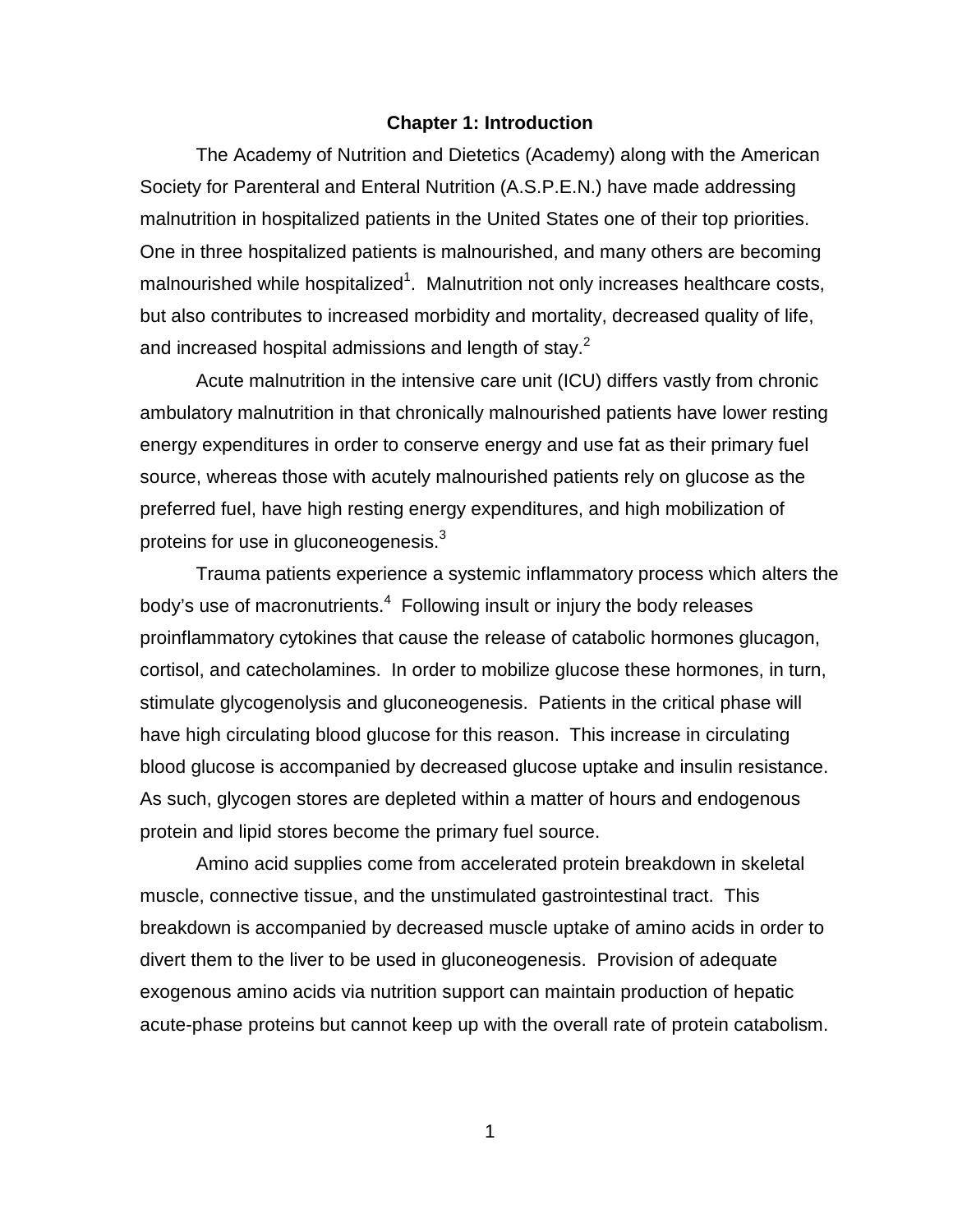An unfed, stressed patient will lose up to 250g (0.55 pounds) of lean body mass per day. 4

The body also relies on lipid stores for oxidative fuel during the stressed stage. However, transport mechanisms are disrupted leading to impaired free fatty acid utilization and impaired ketogenesis resulting in hyperlipidemia, in addition to the hyperglycemia, and hyperlactatemia.

Given this catabolic cascade, provision of early and adequate enteral nutrition (EN) support in the intensive care unit is critical to optimal patient outcomes. It has been shown to decrease disease severity, decrease morbidity and length of stay (LOS), and increase favorable outcomes. 5 The Society of Critical Care Medicine (SCCM) and A.S.P.E.N. Critical Care Guidelines recommend starting EN within the first 24-48 hours following admission to the ICU with advancement to goal rate over the following 48-72 hours given hemodynamic stability.<sup>6</sup> Early EN maintains structural and functional integrity of the gut mucosal barrier, increases visceral blood flow, and enhances immune response.<sup>7</sup> As such, clinical benefits of early EN include reducing infections and hospital LOS.

In September, 2012 an internal nursing quality assurance (QA) survey was administered at the University of New Mexico Hospitals (UNMH) to better understand inconsistencies with starting and/or resuming EN on the Trauma/Surgical/Burn ICU (TSBICU). In line with the American Society of Anesthesiologists Guidelines, patients are routinely made nil per os (NPO = nothing by mouth) preoperatively due to concerns for pulmonary aspiration of gastric contents either after the administration of general anesthesia, during a procedure, or in the immediate post-operative period.<sup>8</sup> These Guidelines were written for patients in whom upper airway protective reflexes might be impaired and does not address management of intubated patients whose airways are inherently protected. Therefore, this leaves an area of controversy regarding making patients with protected airways NPO prior to surgical procedures.

Despite existing TSBICU guidelines to help minimize the amount of time patients are left NPO, QA survey results showed inconsistencies in NPO status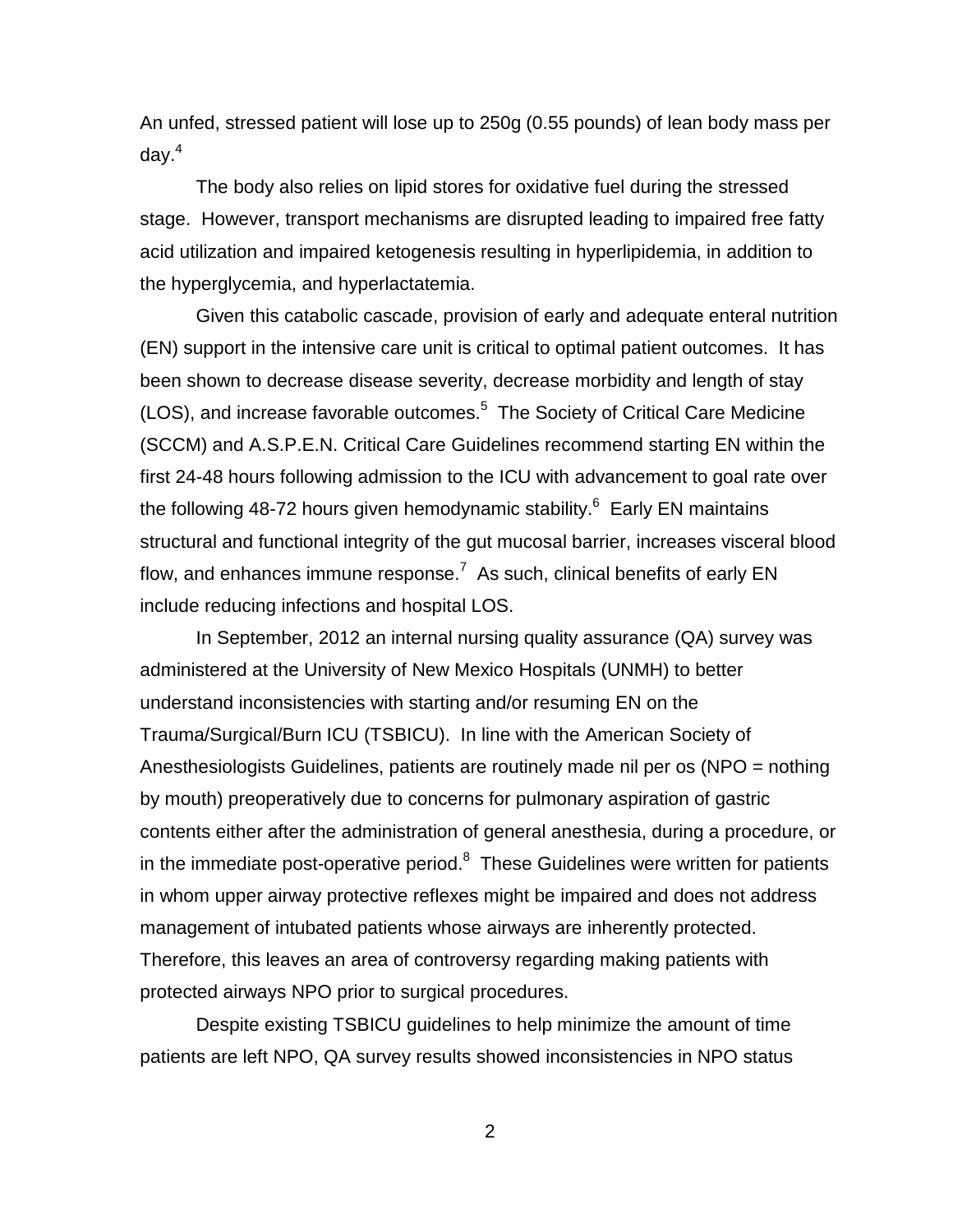before procedures or surgical interventions. Furthermore, there were even greater inconsistencies with resuming EN when patients on the OR add-on list were bumped from day to day without being seen. (Being on the add-on list means patients are taken to the operating room (OR) *only* if all scheduled patients have received their procedures.) There also appeared to be provider variability with resumption of EN or NPO status depending on the resident MD on service, or the service team itself. (Details of this survey provided in the next section.)

In an attempt to improve delivery of optimal EN at UNMH TSBICU, the purpose of this study was to examine whether use of a visual cue would prompt nursing to better meet goal EN prescriptions. Since nurses are the primary contact point in patient care it can be important to have them be the primary patient advocate when it comes to meeting goal EN needs. Martin et al have shown that nurse-directed feeding protocols or algorithms increase the amount of EN delivered daily.<sup>9</sup> A review of the literature (PubMed, CINAHL, and Google Scholar) revealed no existing research on the use of a visual cue to specifically improve delivery of EN. As such, this study could provide new information towards improving delivery of EN support and playing a key role in optimizing patient outcomes on the trauma/surgical/burn ICU.

#### <span id="page-11-0"></span>**Discussion of Existing Literature**

Because malnutrition in the hospitalized patient is such a chronic problem, the Academy and A.S.P.E.N. published a Consensus Statement in 2012 making recommendations for the identification and documentation of adult malnutrition.<sup>10</sup> Prevalence of adult malnutrition ranges from 15-60% depending both on the patient population as well as diagnostic criteria. Therefore standardization of diagnosis is vital, according to the Consensus authors, to properly capture malnourished patients and appropriately code malnutrition for insurance billing purposes.

In this document, they propose the identification of two or more of the following criteria in order to diagnose malnutrition:

- Insufficient energy intake
- Weight loss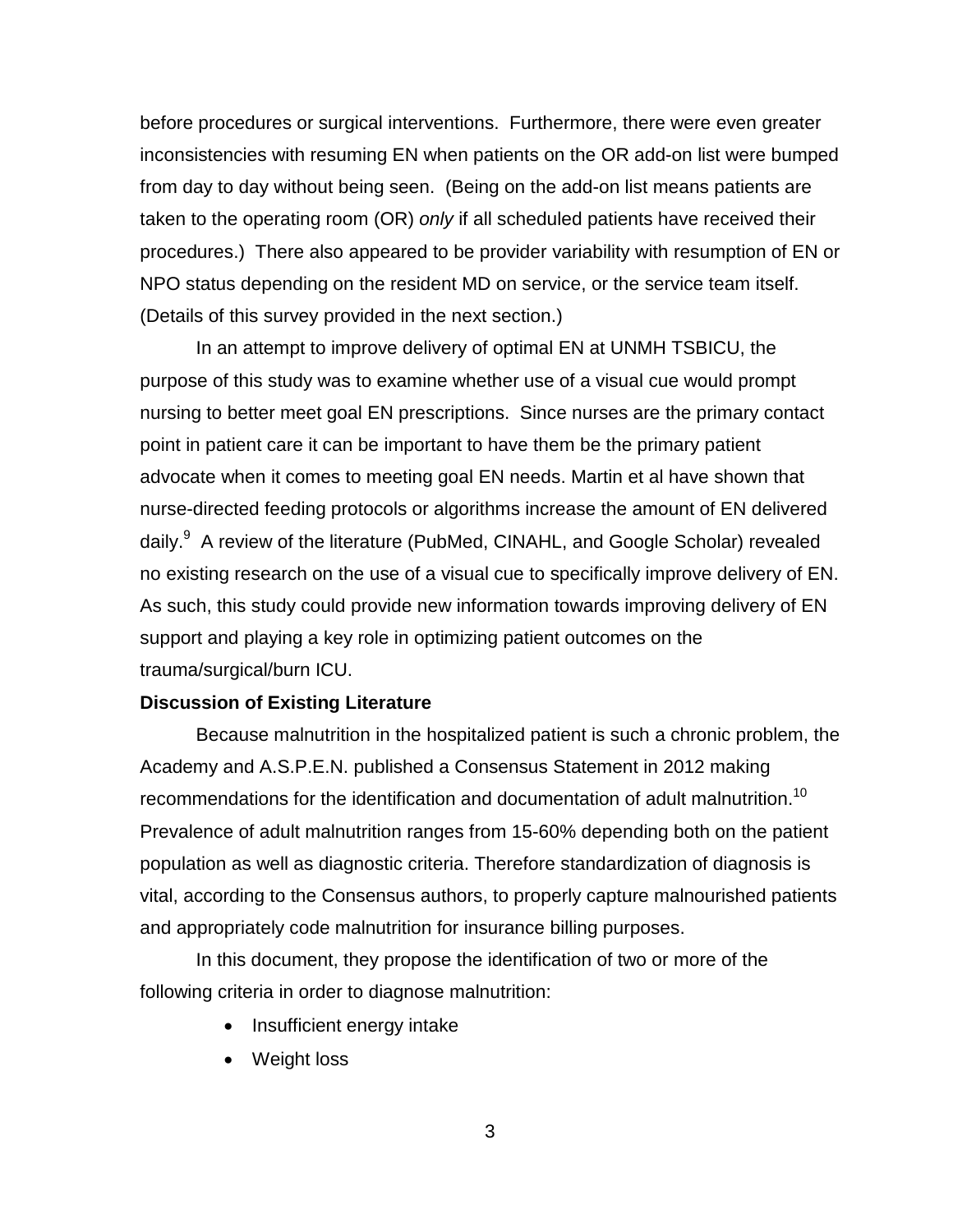- Loss of muscle mass
- Loss of subcutaneous fat
- Localized or generalized fluid accumulation that may sometimes mask weight loss

• Diminished functional status as measured by handgrip strength Given these diagnostic criteria, it is easy to see that most, if not all trauma, surgical and burn patients would be classified as malnourished simply using "insufficient energy intake" and "fluid accumulation" as indicators.

Existing scientific literature supports early and adequate EN in the critically ill patient to reduce disease severity, decrease morbidity and LOS, and increase favorable outcomes. $11,12,13$  EN in the critically ill patient is interrupted for myriad reasons some of which include MD holds for OR and/or diagnostic tests, and nursing holds for residuals, feeding tube displacements, and routine care.

The experience in our facility is that patients with planned trips to the OR can often go days with their EN either not started, or started and placed on hold. The reason often cited by nursing is that the patients get bumped from the OR schedule from day to day thereby requiring them to remain NPO in anticipation of the next scheduled trip. However, the primary team's physicians will not order EN to be started/restarted once the patient is confirmed not to be going to the OR (which is most often in the late afternoon/early evening) because feeds will need to be held once again that midnight for OR the following day, often in patients with a secure airway.

The literature addresses both the importance of early EN as well as adequacy of goal EN support provision. SCCM/A.S.P.E.N. Critical Care Guidelines recommend starting EN within the first 24-48 hours following admission with advancement to goal rate over the following 48-72 hours.<sup>13</sup> The guidelines further recommend that EN should not be initiated until the patient has been properly resuscitated to minimize the risk of nonocculusive mesenteric ischemia.<sup>11,13</sup> Once resuscitated, early EN maintains structural and functional integrity of the gut mucosal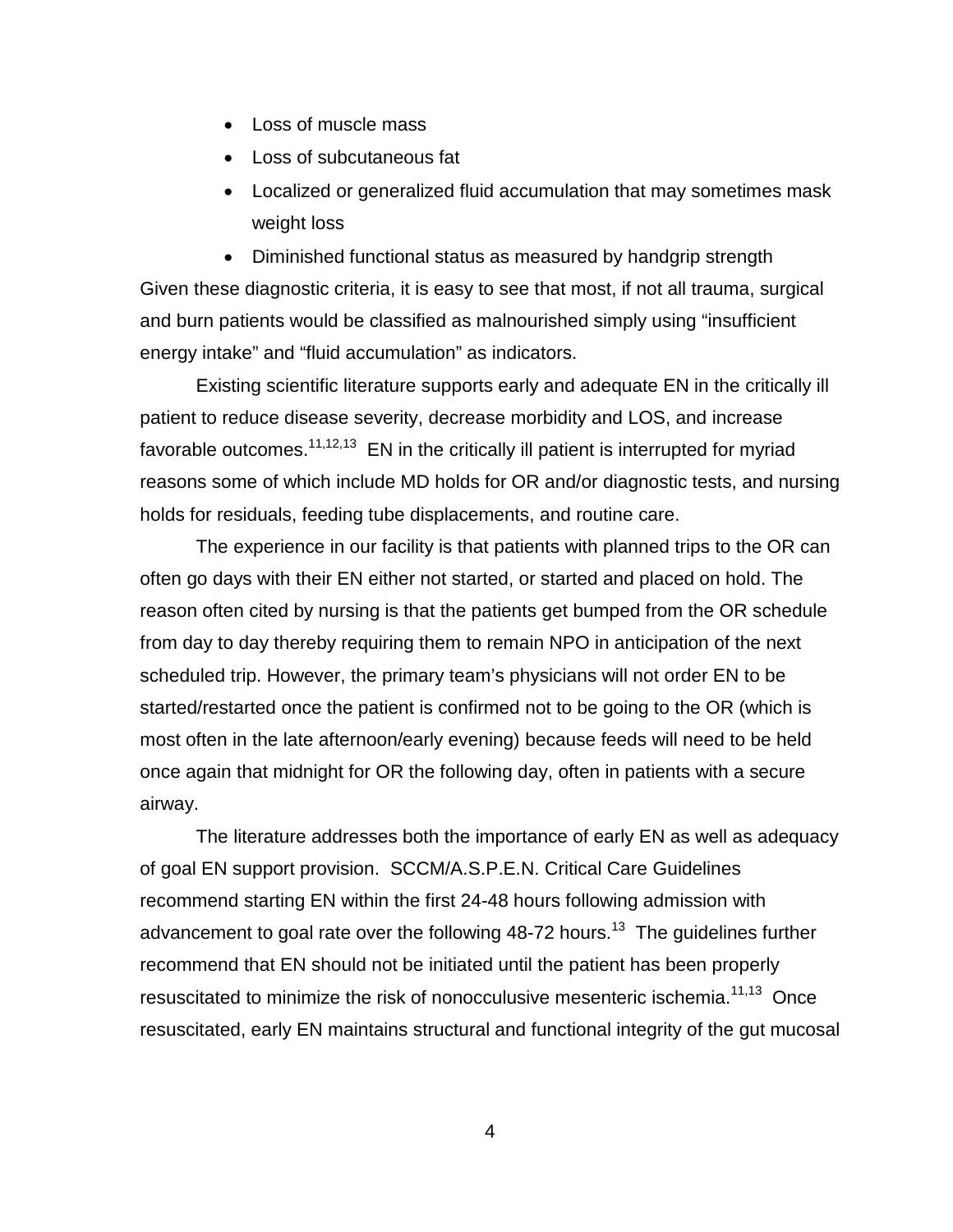barrier, increases visceral blood flow, and enhances immune response helping to reduce infections and hospital LOS.

Of note, these same SCCM/A.S.P.E.N. Guidelines also recommend permissive underfeeding or hypocaloric feeding of critically ill, obese patients (BMI > 30). This recommendation should not be confused with the unintentional underfeeding discussed for investigation here. Heyland et al recently demonstrated that critically ill patients who receive more than two thirds of their EN caloric prescription are much less likely to die than those receiving less than one third of their prescription. 12

While we did not find any research directly examining effects of the placement of a visual cue on EN delivery, there is a fair amount of research related to hand hygiene and signage. For example, in 2011 researchers tested whether placement of signs in public settings would increase hand hygiene during the 2009-2010 H1N1 epidemic.<sup>14</sup> Results showed that use of signs was associated with greater sanitizer use, particularly those signs that were gain-framed (i.e., signs giving positive consequences of the behavior (hand hygiene)). In 2012 another study looked at the effects of visual cues on visitor hand hygiene in a private university hospital.<sup>15</sup> Again, hand hygiene improved with the use of visual cues, most significantly when the sign was placed together with the sanitizer dispenser.

Visual cues are used for multiple purposes in the TSBICU. For example, there is signage reminding individuals to use hand gel when entering/exiting rooms and for hand washing while in the room; there is a patient turning schedule posted in each room to mitigate skin breakdown and the development of pressure ulcers; above each sharps container there is signage to remind staff of appropriate trash disposal (sharps/garbage/biohazard); Latex allergies are displayed prominently on patients' doors; and some patients have reminders affixed to their doors to check blood sugars every morning at 0600 hours.

Various international guidelines have been published with respect to nutrition in the critically ill population suggesting this area of research is equally important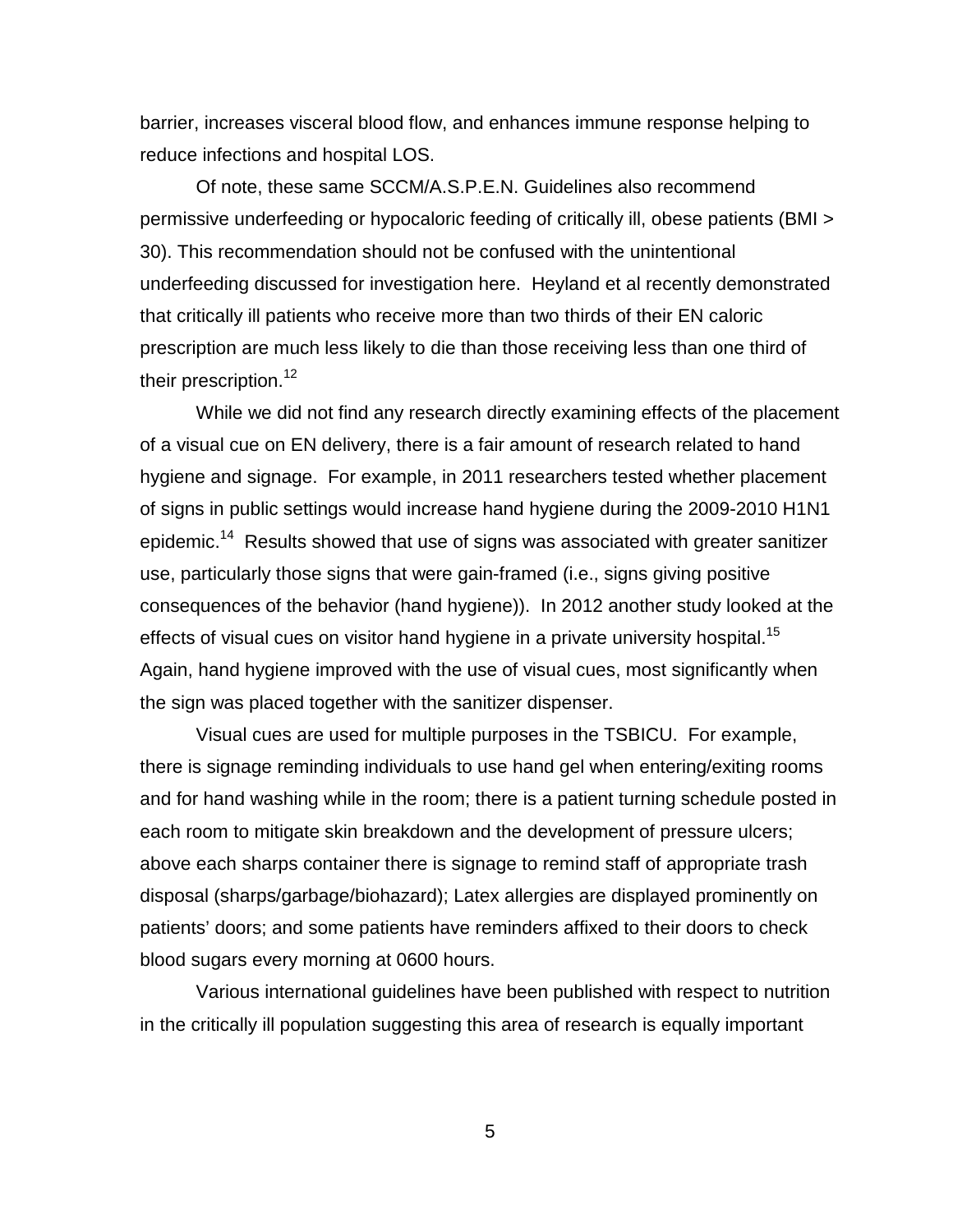beyond our shores. Americans, Canadians, and Europeans all agree that EN should be started within 24-48 hours of ICU admission.

In 2009 SCCM and A.S.P.E.N. issued guidelines for the provision and assessment of nutrition support in the adult critically ill patient.<sup>13</sup> These were written to address the needs of the adult medical and surgical critically ill patient expected to be in the ICU for more than 2-3 days. Each guideline is given a grade depending on the level of evidence supporting it; the grading system is explained in the referenced guidelines. Per SCCM/A.S.P.E.N. recommendations, EN is the preferred route of feeding over parenteral nutrition (PN) for critically ill patients who require nutrition support therapy (Grade B evidence), and target goal EN should be clearly defined when starting EN (Grade C). At the UNMH TSBICU patients are assessed by a Registered Dietitian (RD) who is a Certified Nutrition Support Clinician (CNSC) for EN support as soon as they are hemodynamically stable as determined by the primary medical team. Assessment includes estimating total calorie and protein needs, micronutrient needs, determining the need for supplemental immunonutrition, enteral formula selection, and goal tube feed rate calculation. Patients are continually monitored by the RD, and nutrition needs are reassessed as clinical conditions change. There is currently no EN protocol in the TSBICU so EN advancement and holds are often subjectively determined by the registered nurse (RN) caring for the patient. Reasons for holds include subjective high residuals, procedures, diagnostic tests, routine nursing care, feeding tube displacements, and so on. According to McClave et al in the aforementioned Critical Care guidelines, "cessation of feeding occurs in >85% of patients for an average of 20% of the infusion time (the reasons for which are avoidable in  $>65\%$  of occasions)." <sup>13</sup>

EN should be started within 24-48 hours of admission (Grade C) and advanced to goal over the next 48-72 hours (Grade E). Early initiation and advancement to goal is associated with decreased intestinal permeability, and decreased activation and release of inflammatory cytokines. Further, in order to achieve the clinical benefit of EN efforts should be made to provide >50-65% goal calories over the first 7 days of admission (Grade C).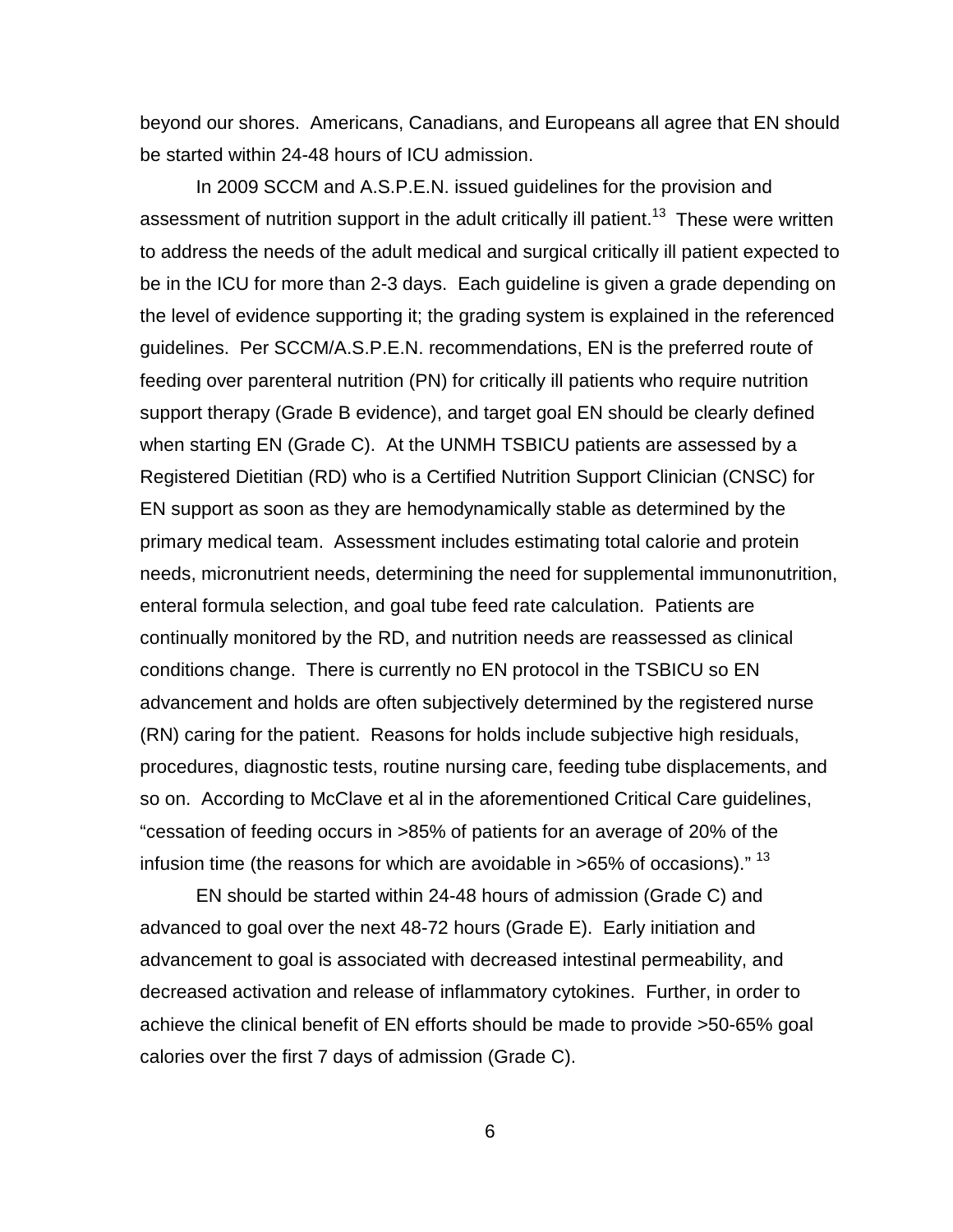Canadian Clinical Practice Guidelines<sup>16</sup> were first published in 2003 and most recently updated in 2013.<sup>17</sup> Like the SCCM/A.S.P.E.N. Guidelines, the Canadians recommend early EN within 24-48 hours of ICU admission in critically ill patients. In order to help achieve target EN the following received a "should be considered" rating: Starting EN at goal rate, setting a higher threshold for gastric residuals (250mL–500mL), use of prokinetics, and the use of small bowel feedings. Heyland et al conducted further research in 2010 to test a new protocol for maximizing nutrition delivery that includes starting EN at goal rate, use of 24-hour volume based EN goal rates instead of hourly rates, starting prokinetics and modular protein supplements at the start of EN, increasing the gastric residual volume threshold, and the option to use trickle (trophic) feeds.<sup>18</sup> Results showed those patients who received volume-based feeds received almost 90% of their prescribed protein and calories. Equally important for its success, this PEPuP protocol (The Enhanced Protein-Energy Provision via the Enteral Route in Critically Ill Patients) was shown to be safe and acceptable to critical care RN's.

In 2006 the European Society for Parenteral and Enteral Nutrition (ESPEN) published their own guidelines recommending EN within the first 24 hours of ICU admission.<sup>19</sup> Like the other organizations, ESPEN promotes the use of EN over PN. However, ESPEN uses a slightly different approach when making recommendations to meet goal EN by differentiating between the acute vs. flow phases of critical illness. During the acute phase, efforts should be made to provide 20-25 kcals/kg; during the anabolic flow phase, this should be increased to 25-30 kcals/kg. ESPEN does not comment on the use of feeding protocols but does recommend the use of prokinetics with intolerance to gastric feeds.

UNMH TSBICU uses the American Society of Anesthesiologists Guidelines regarding pre-operative NPO status<sup>8</sup>. These guidelines recommend a 2-hour fast for patients receiving a clear liquid diet, a 6-hour fast following a light meal (toast, milk, and clear liquids), and an 8-hour fast for those having eaten a heavy meal (to include fried and fatty foods). However, the guidelines are written for healthy patients undergoing elective procedures, and specifically exclude patients receiving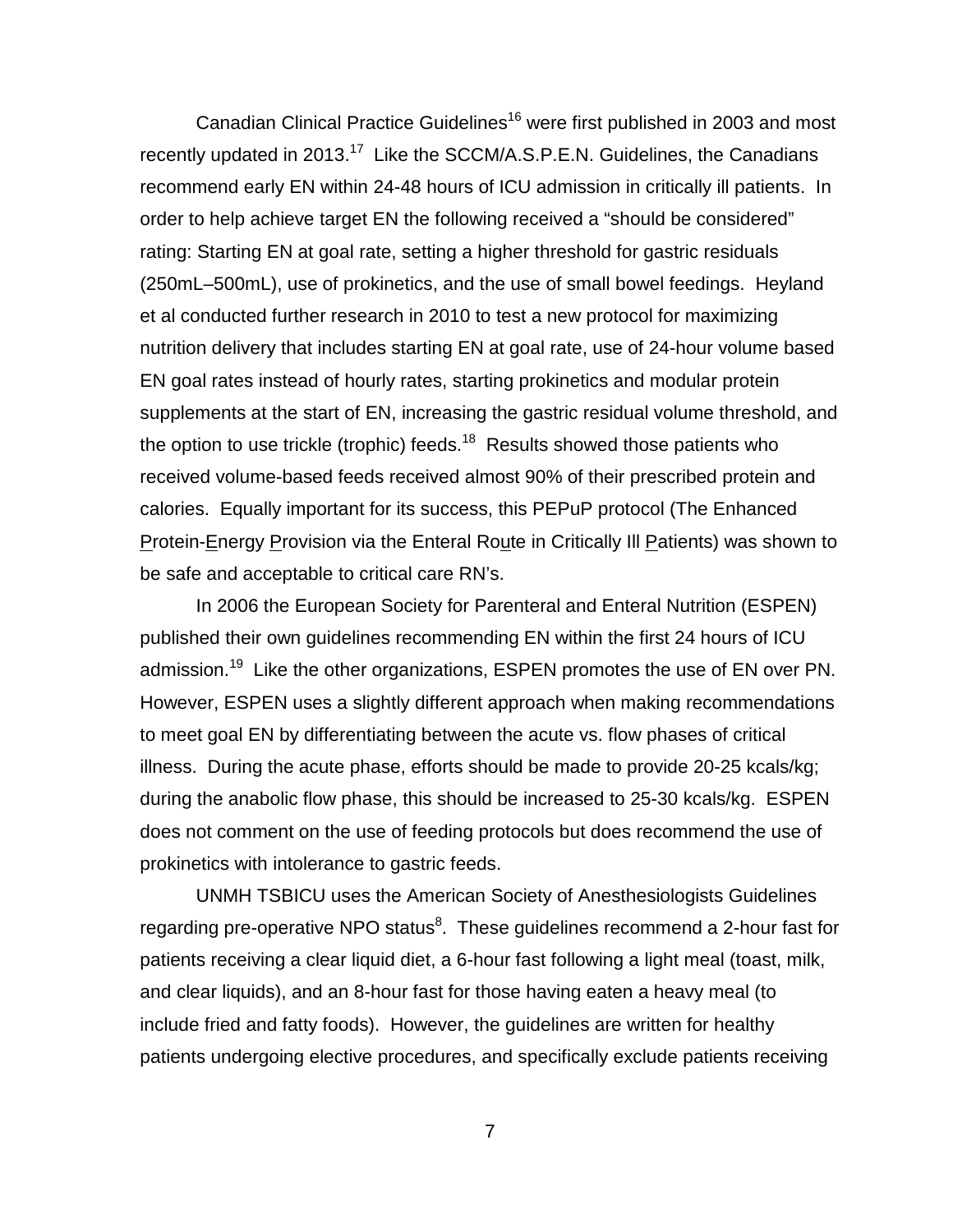EN. Furthermore, these recommendations are made for procedures "in which upper airway protective reflexes may be impaired," <sup>8</sup> which does not address the management of NPO status in patients who are intubated and with secure airways. It is common practice on the TSBICU to make patients NPO after midnight (and sometimes, subjectively, after 0400 hours) thereby decreasing delivery of maximum nutrition.

In theory and partly in practice, there is a mechanism in place to monitor patient nutrition status. During daily ICU rounds, providers follow the FASTHUG mnemonic in order to identify and monitor key aspects in the general care of critically ill patients.<sup>20</sup> The first letter in FASTHUG stands for **Feeding.** "Can the patient be fed orally, if not enterally? If not, should we start parenteral feeding?" The remaining letters stand for Analgesia, Sedation, Thromboembolic prevention, Head of bed elevated, Stress Ulcer prophylaxis, and Glucose control. The idea of using this mnemonic is to provide a checklist to minimize oversights in the overall care of the critically ill patient. While intended to be used primarily by unit intensivists, it is also designed for use by each member of the interdisciplinary team to ensure comprehensive patient care. It is hoped that use of this checklist will increase delivery of much-needed nutrition.

Placing the financial responsibility on hospitals, effective October 1, 2008 the Centers for Medicare and Medicaid Services (CMS) ceased paying for adverse events they deemed the hospital's fault. $^{21}$  Included in the list of non-reimbursable "hospital-acquired conditions" are stage III and IV pressure ulcers. Further punctuating the importance of pressure ulcer prevention, The Joint Commission's National Patient Safety Goals effective January 1, 2013 lists as its Goal #14: Prevent health care-associated pressure ulcers (decubitus ulcers).<sup>22</sup> Their stated rationale is, "Pressure ulcers (decubiti) continue to be problematic in all health care settings. Most pressure ulcers can be prevented, and deterioration at Stage I can be halted. The use of clinical practice guidelines can effectively identify residents and define early intervention for prevention of pressure ulcers."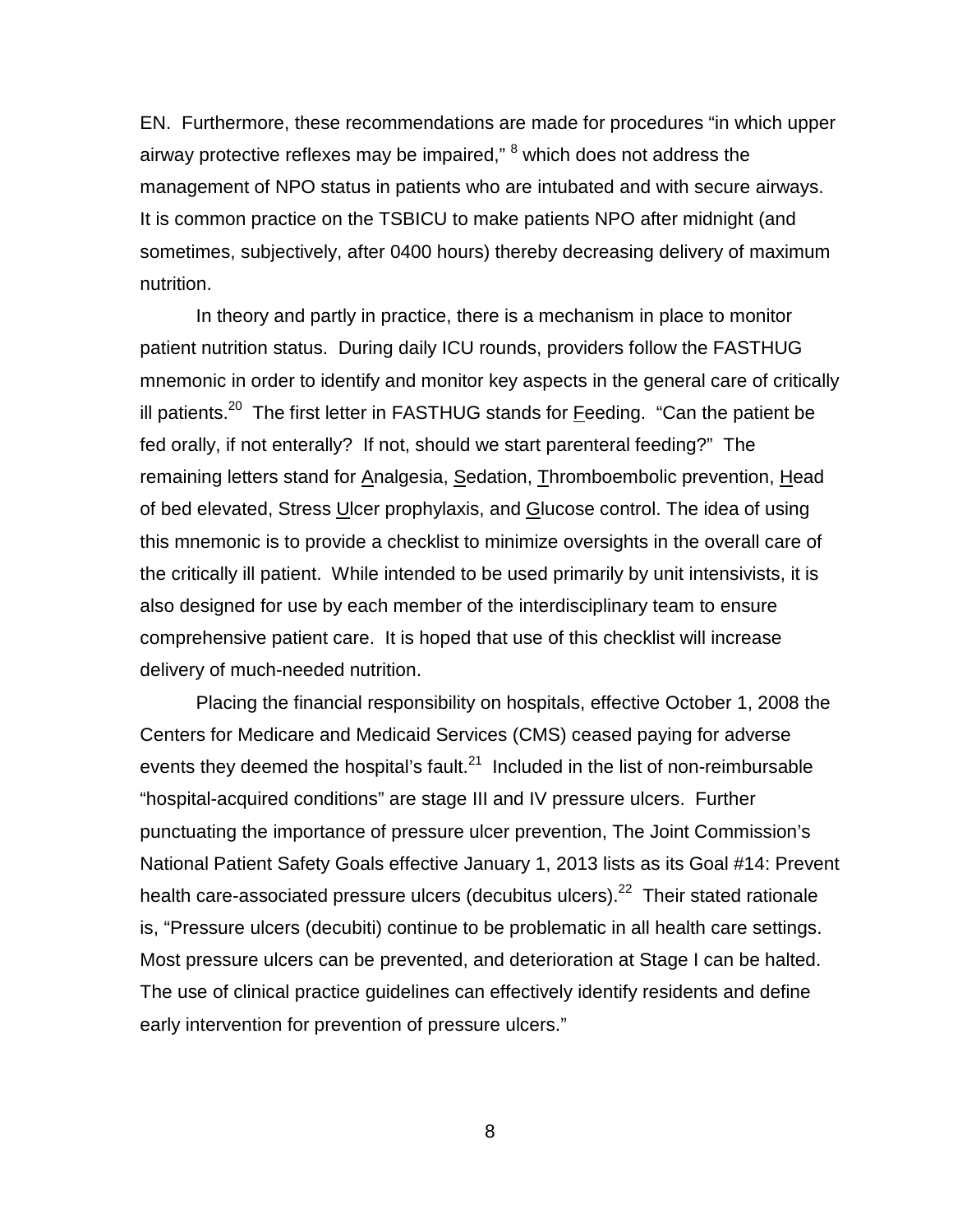In 2009 the National Pressure Ulcer Advisory Panel (NPUAP) estimated the prevalence of pressure ulcers in acute care settings to be 10-18% with an incidence of 0.4-38%.<sup>23</sup> Prevalence is defined as "a proportion of persons who have a pressure ulcer at a specific point in time," and incidence as "the number of new cases of pressure ulcers appearing in a pressure ulcer-free population over a period of time."

The financial burden on the healthcare system of treating pressure ulcers is staggering. The NPUAP, citing statistics from CMS, estimates the cost of treating a pressure ulcer as a secondary diagnosis in an acute care setting to be \$43,180 per hospital stay. A 2006 Agency for Healthcare Research and Quality report found that more than 90% of pressure ulcer-related adult hospitalizations noted pressure ulcers as a *secondary* diagnosis with an average daily cost of \$1,600; \$400/day higher than for patients with pressure ulcers as a primary diagnosis and \$800/day more than other, non-pressure ulcer diagnoses.<sup>24</sup> As such, the cost savings of mitigating the development of pressure ulcers in hospitalized patients can be stunning.

In 2010 Banks et al published a study in which they designed a statistical model to predict the cost of pressure ulcers attributable to malnutrition in public hospitals in Queensland, Australia, between 2002-2003.<sup>25</sup> Using the cost of "bed days," i.e, LOS measured as opportunity cost, their model estimated that about onethird of pressure ulcers were attributable to malnutrition at a mean cost of  $\epsilon$ 7 million (approximately \$9 million using exchange rates on 7/27/13).

In 2013 the same group of researchers extended their 2010 study to estimate the financial impact of providing intensive nutrition support to patients at high risk for developing pressure ulcers.<sup>26</sup> Intensive nutrition support was defined as the provision of additional food and commercial supplements to standard hospital food, as well as additional staffing resources to provide assistance, encouragement, and monitoring in the case of malnourished patients. Where patients were receiving EN these costs were assumed to replace the cost of standard hospital fare and were not included in the analysis. Their statistical analysis predicted a 95% chance that implementing an intensive nutrition support program would result in cost savings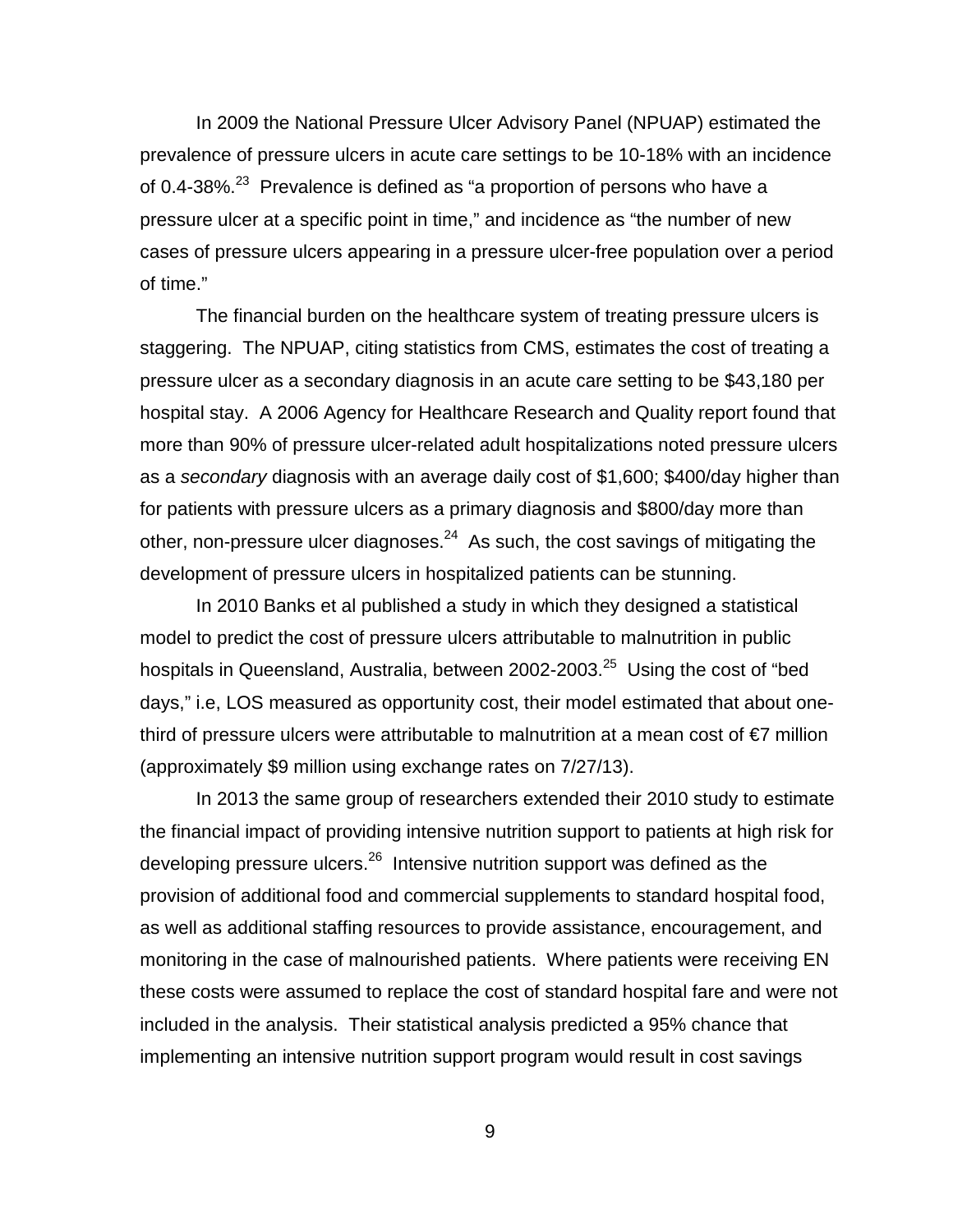while also reducing the incidence of pressure ulcers and LOS. Their model predicted a cost savings of approximately €2.9 million (approximately \$3.8 million using exchange rates on 7/27/13) if an intensive nutrition support intervention had been implemented in Queensland public hospitals in 2002-2003.

#### <span id="page-18-0"></span>**Materials and Methods**

<span id="page-18-1"></span>**Study design and setting.** This retrospective study examined the effectiveness of posting an external visual cue designed to improve delivery of EN to critically ill patients in a 24-bed Trauma/Surgical/Burn Intensive Care Unit (TSBICU) at the University of New Mexico Hospitals. Secondary outcomes under investigation included changes in pressure ulcer incidence as measured by Braden Scores ≤16, and ICU LOS. The study was approved by the University of New Mexico Human Research Protections Office on March 18, 2013. Informed consent was waived since the research did not involve more than minimal risk, and the intervention did not change routine care of patients.

<span id="page-18-2"></span>**Participants.** Eligible participants included all adult patients age 18 and over on the TSBICU who were hemodynamically stable, had a functional gastrointestinal tract, and who were unable to meet nutrition needs via the oral route. Inclusion criteria included patients with ≥7-day TSBICU LOS. Patients were excluded if they were receiving nutrition support via parenteral nutrition (either as a sole source of nutrition or in combination with EN), those under the age of 18, prisoners, and the mentally ill/disabled.

<span id="page-18-3"></span>**Development of intervention.** This study was designed to observe a nursing-led, unit-based quality assurance program. In September, 2012 a survey was developed on TSBICU to determine current nursing practices with respect to EN and NPO status. Subsequently, a PDSA (plan, do, study, act) was developed to create consistency within the unit in order to ensure that all patients could meet their goal nutrition goals. Resulting from this PDSA, a visual cue was developed to prompt RN's to start/resume EN.

Existing unit guidelines (this is not hospital-wide) specify that those patients who are at increased risk for aspiration should be made NPO prior to elective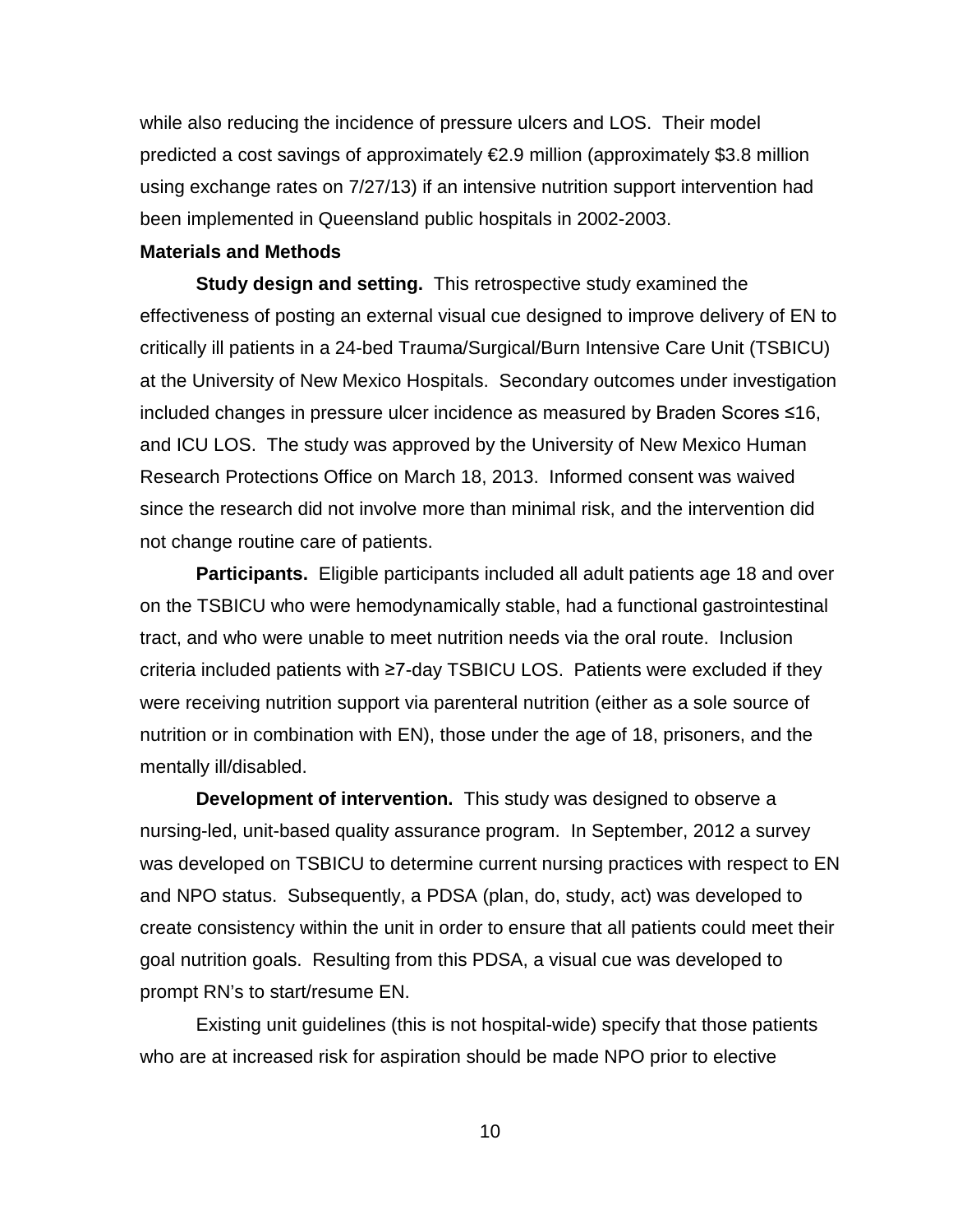surgery. Identified at-risk patients include non-intubated patients, patients requiring intra-abdominal or intra-thoracic procedures, patients requiring tracheostomies, as well as procedures requiring patients be in the prone, lateral, or lithotomy positions.

Identified patients considered *not* to be at increased risk for aspiration who would benefit from continued tube feeding pre-operatively up to the time of scheduled surgery include intubated patients scheduled for superficial and extremity surgery in the supine position, intubated patients scheduled for craniotomies, and non-facial burn procedures. These patients should have a gastric tube in place to facilitate decompression of the stomach, and stomach contents should be aspirated prior to transfer to the operating room (OR).<sup>27</sup>

In order to understand the genesis of the visual cue, following are the three questions asked in the survey with subsequent results. Included, here, are current unit guidelines for reference:

(1) What is the standard timeframe for NPO status if a patient is scheduled for an OR procedure?

Guideline: Adults should be made NPO 6-8 hours before surgery or NPO after midnight; patients may also be placed on an abbreviated NPO status if previously on a clear liquid diet.

- (2) If an ICU patient has a Dobhoff tube and/or Salem Sump/nasogastric tube, what is the time interval needed for NPO status? Guideline: Patients who have confirmed placement of bridled, nasalduodenal feeding tubes can receive nutrition up to the time of conscious sedation. This does not, however, apply to deep sedation.
- (3) Do you observe inconsistencies in NPO status from the Burn Center and the TSICU?

Survey results are graphically illustrated in Tables 1-3 and show variable time intervals across TSBICU for NPO status prior to OR. Following is feedback provided by bedside RN's participating in the survey: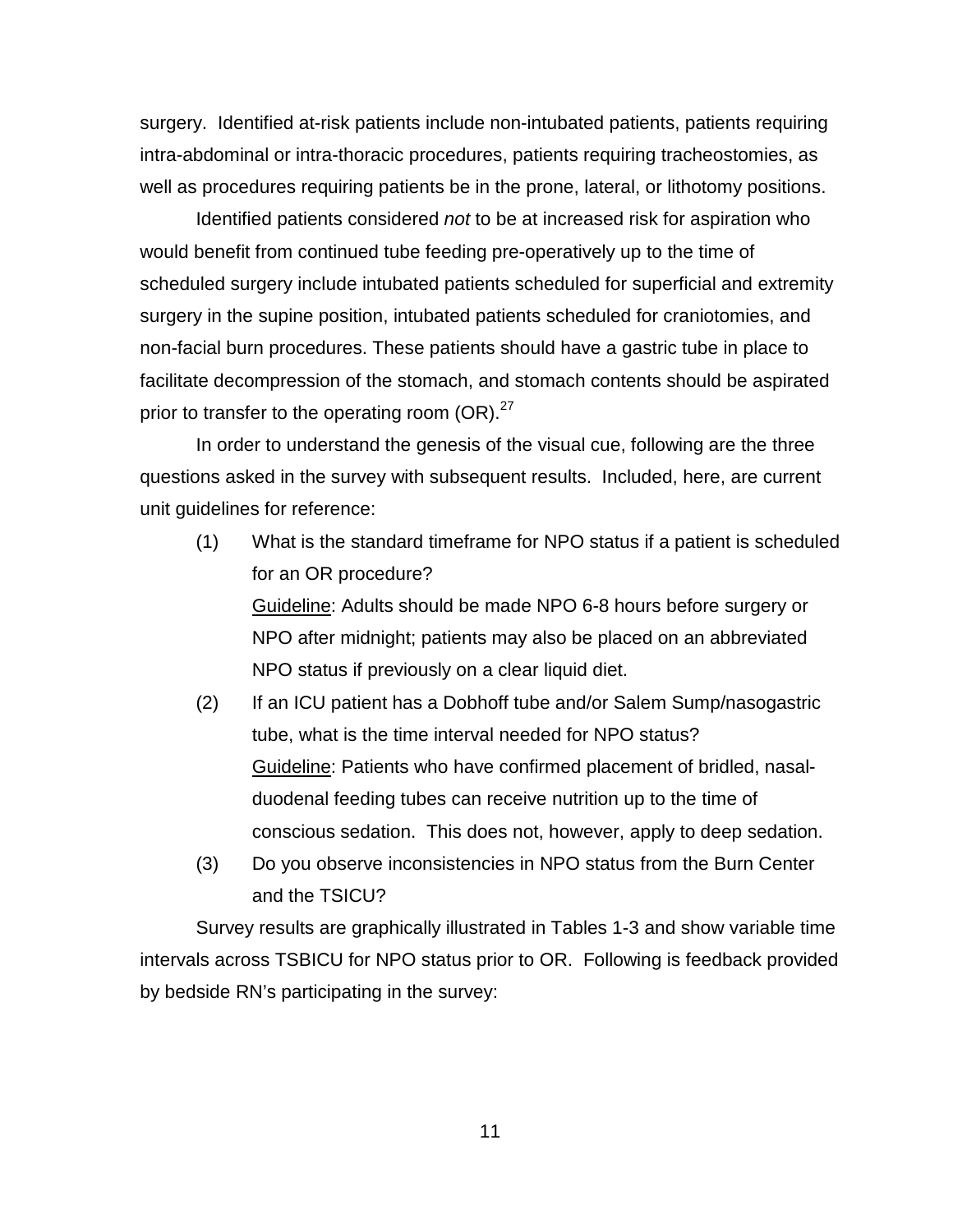- Some reported continuing EN until the time of OR if a gastric tube was in place and contents could be aspirated prior to transport, per unit guidelines.
- Some reported that patients who were on the OR add-on list did not have their EN orders resumed by the appropriate providers resulting in prolonged NPO status.
- RN's stated MD orders were not clear in defining NPO status. For example, it was unclear whether a patient was to be strict NPO or only NPO except for medications.
- Finally, resumption of EN or NPO status was reportedly varied depending on the resident MD and/or service team.
- The Burn Center's NPO practice was noted to be more consistent and RN's believed EN was restarted sooner after surgical interventions on the burn pod.



<span id="page-20-0"></span>**Figure 1:** What is the standard timeframe for NPO status if a patient is scheduled for an OR procedure? ( $n = 28$ ) MN = midnight; Imm = immediately.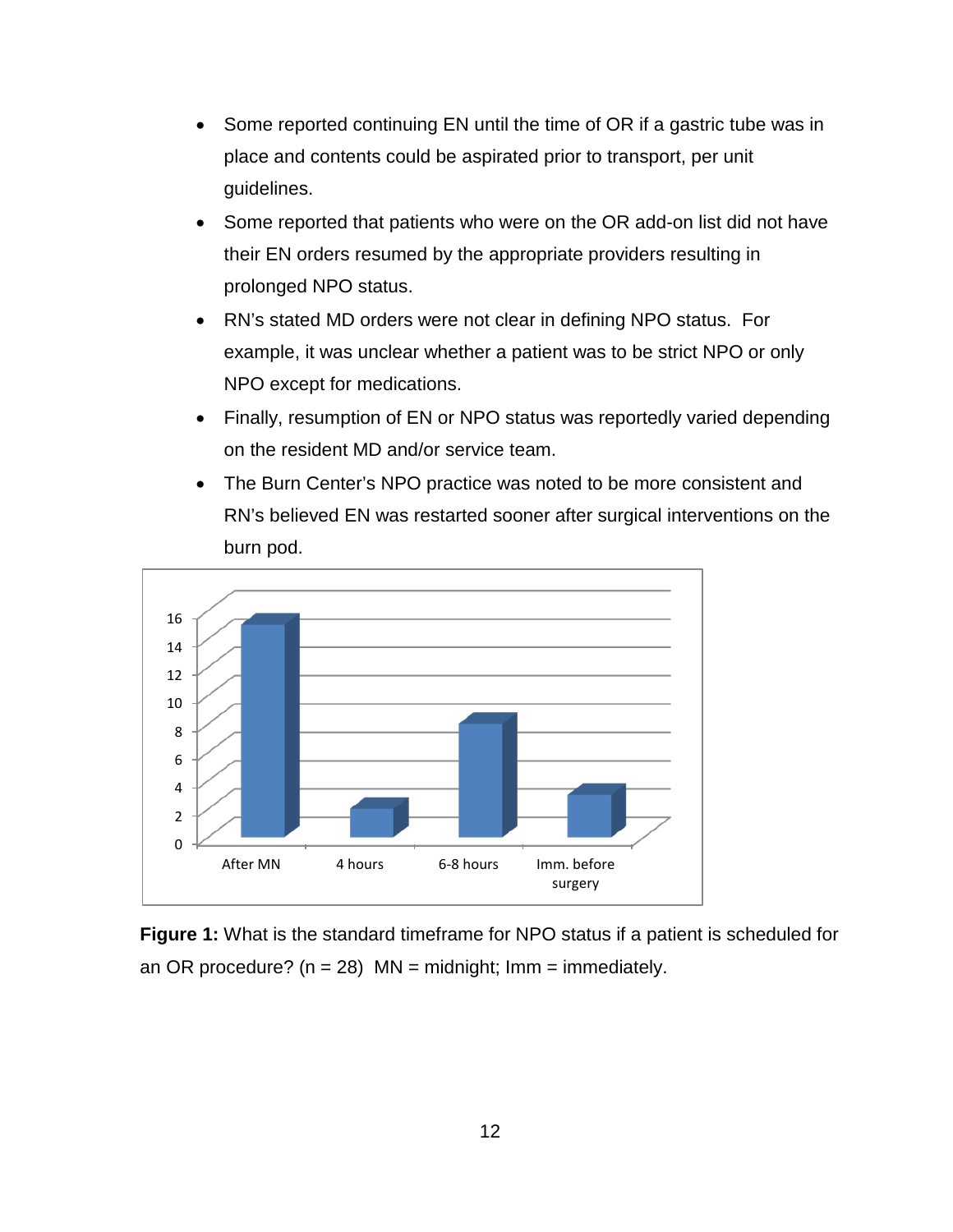

<span id="page-21-0"></span>**Figure 2:** If an ICU patient has a DHT and/or a Salem Sump/NGT, what is the time interval needed for NPO status?  $(n = 23)$  MN = midnight; Imm = immediately.



<span id="page-21-1"></span>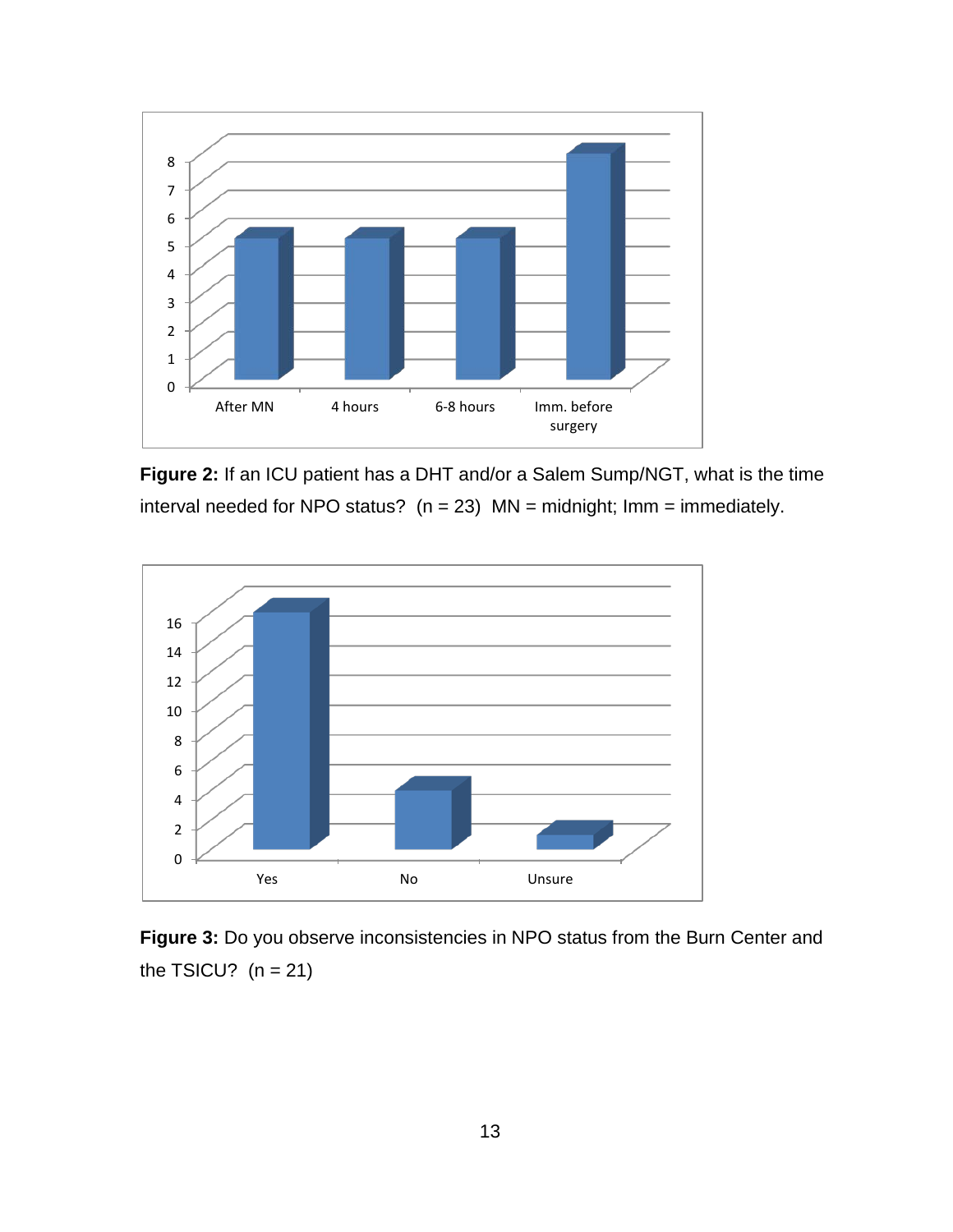The survey produced the following NPO Nursing Responsibilities/Take Home Points:

- RN's were to remind resident MD's or the primary service to restart EN as soon as the RN was aware that OR add-on patients would not be making a trip to the OR.
- RN's were reminded of the fact that poor nutrition equates with poor wound healing and prolonged hospital stay. Long hospital stays place patients at risk for hospital-acquired pneumonia (HAP), and antibiotics coverage may not be reimbursed by Medicare if poor wound healing or infection is proven to be hospital-related.<sup>28</sup>

On January 2, 2013, following the preliminary survey, a visual reminder was affixed on each ICU door to prompt nursing to start and/or restart EN. RN's were educated by nurse educators on completing the form and asked to circle the appropriate answers daily with a dry erase marker.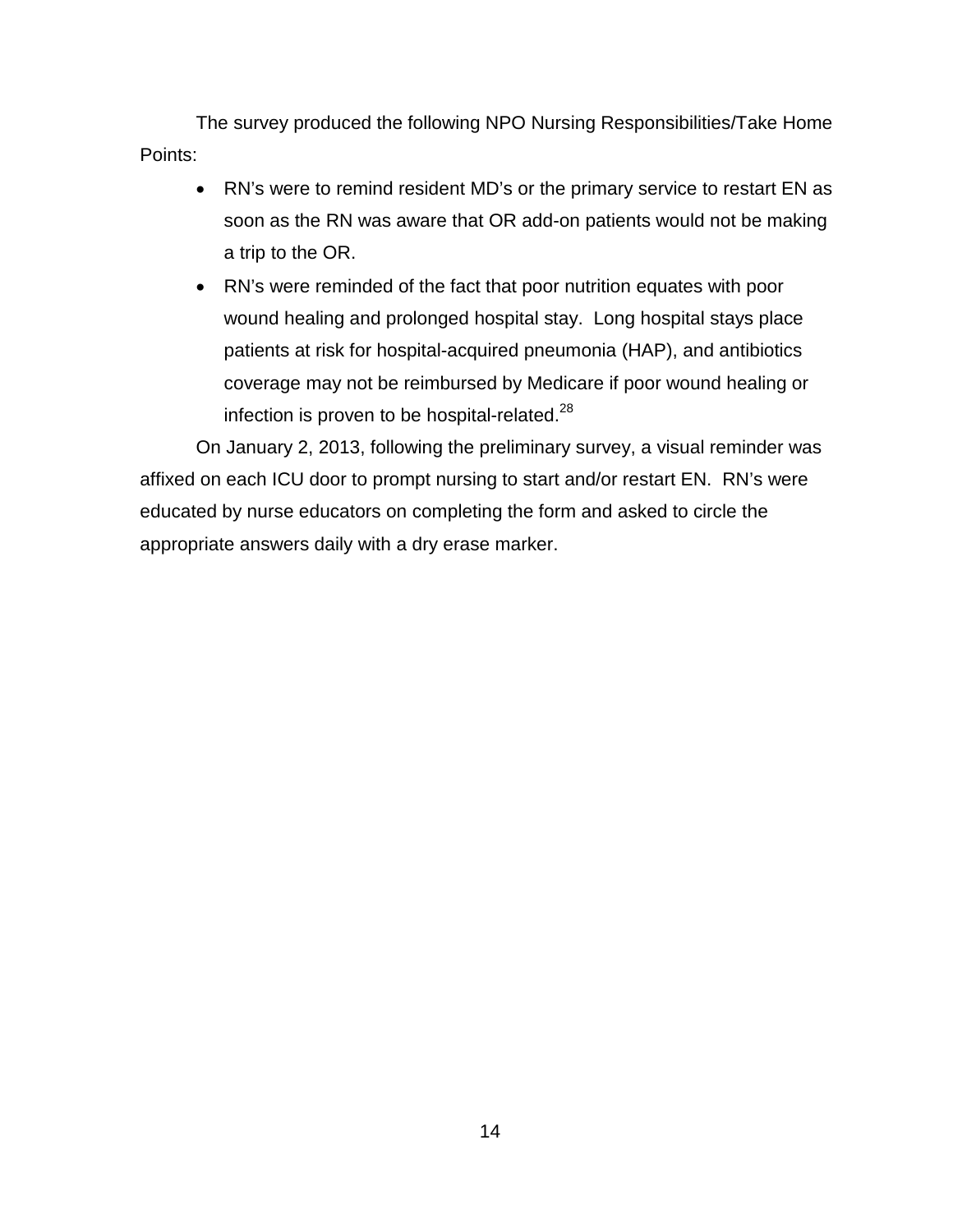#### **TSBICU/BURN UNIT NUTRITIONAL MAINTENANCE CHECKLIST**

| <b>DATE</b>             |                   |    |                 |  |
|-------------------------|-------------------|----|-----------------|--|
|                         |                   |    |                 |  |
|                         |                   | 1. | NPO?            |  |
|                         | <b>YES</b>        |    | <b>NO</b>       |  |
|                         |                   | 2. | 0.R.?           |  |
|                         | <b>SCHEDULED?</b> |    | ADD-ON?         |  |
|                         | YES/NO            |    | YES/NO          |  |
| 3.<br><b>RESUME TF?</b> |                   |    |                 |  |
|                         | <b>YES</b>        |    | $\overline{NO}$ |  |

<span id="page-23-1"></span>**Figure 4:** Visual cue on display.

<span id="page-23-0"></span>**Data collection.** The TSBICU log book, which catalogs each patient admitted to the unit, was reviewed to identify eligible participants. Fifty patients identified as TSBICU residents prior to posting of the visual cue, and 31 patients identified as residents after posting of the visual cue, were selected by searching the book for ICU LOS ≥ 7 days and then reviewing each individual's electronic medical record. Each identified patient receiving EN had been assessed by the unit RD who determined daily calorie and protein needs, recommended the appropriate enteral formula plus any modular supplements, and the EN delivery rate expressed in milliliters/hour (mL/hour). Data collected included total mL/hour delivered during the first seven days of ICU admission expressed as a percentage of goal EN prescribed by the unit RD and ordered by the MD. As secondary outcomes, daily Braden scores during the same time period and ICU LOS were collected.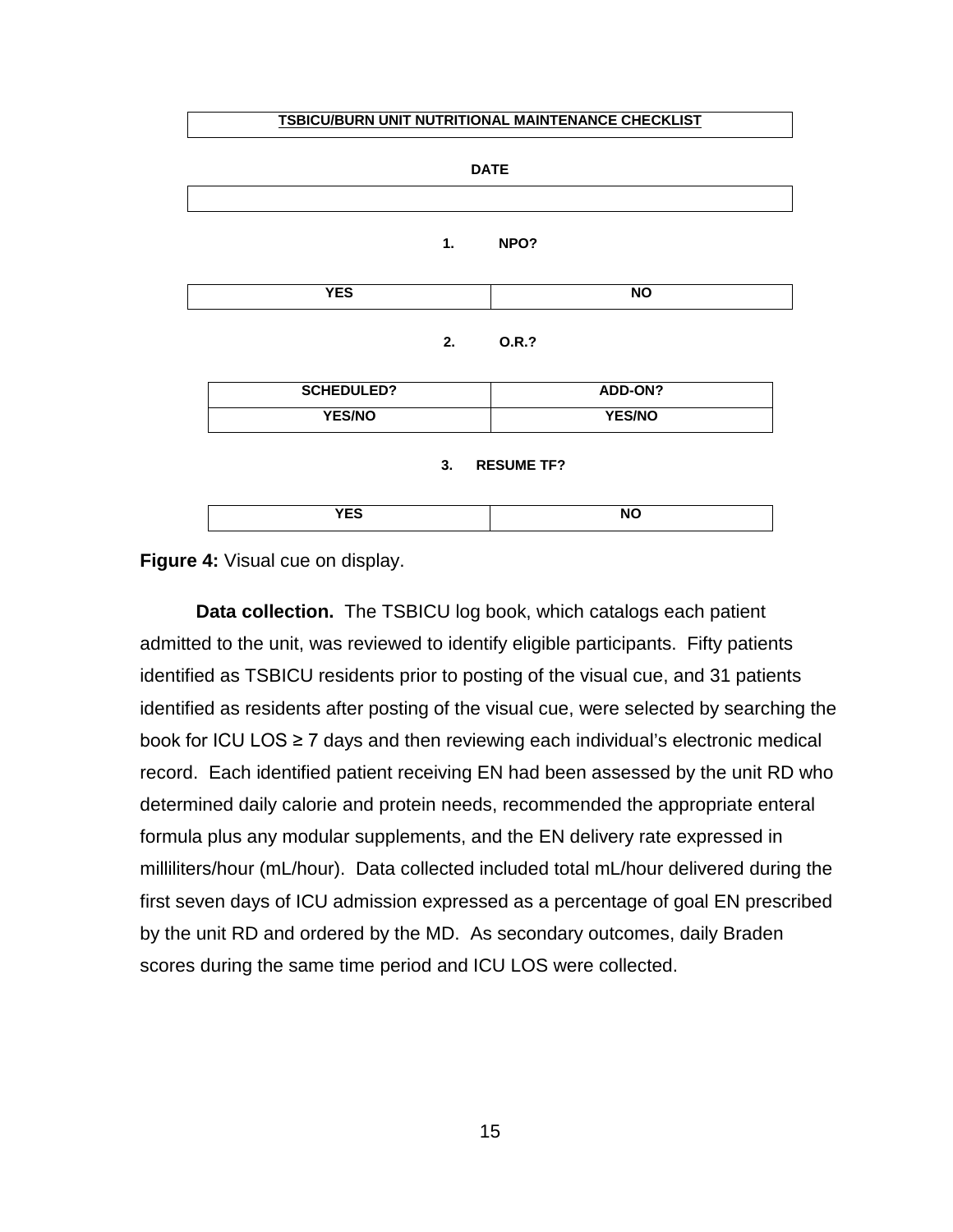Braden scores are used as a means to predict pressure ulcer risk by rating the following six different risk factors on a scale of 6-23 where a total score  $\leq 9$ represents severe risk, 10-12 high risk, 13-14 moderate risk, and 15-18 mild risk.

- sensory perception
- moisture
- activity
- mobility
- nutrition
- friction and shear

Per TSBICU protocol, a Braden score ≤16 represents considerable risk of developing pressure ulcers and is the cutoff value for RN's to initiate a checklist to mitigate further skin breakdown. This checklist includes the following elements with the acronym SKIN:

- (i) **Surface:** head of bed  $\leq 30^{\circ}$ , float heels off all surfaces, and specialty mattress if Braden score ≤18;
- (ii) **K**eep Moving: turn patient every 2 hours, reposition every 30 minutes while in chair or chair mode, and ambulate;
- (iii) **I**ncreased Moisture: change linens as needed, check for wetness every 2 hours, and apply skin barrier products as needed;
- (iv)**N**utrition: order nutrition consult, notify MD if patient NPO or on clear liquids ≥ 3 days, assist with feeds and encourage oral intake, and check prealbumin and C-reactive protein.

Daily Braden scores were collected in order to compare the number of patients at risk before and after the intervention using ≤16 as the cutoff. Scores were averaged pre- and post-intervention. ICU LOS was also recorded pre-and post-intervention to determine whether there was a change.

<span id="page-24-0"></span>**Statistical methods.** The investigators of this study estimated that the majority of patients on TSBICU receive, on average, ~40% goal EN daily. Per SCCM/A.S.P.E.N. Critical Care Guidelines previously referenced, efforts should be made to provide 50-65% goal EN during the first 7 days of ICU stay. Therefore, the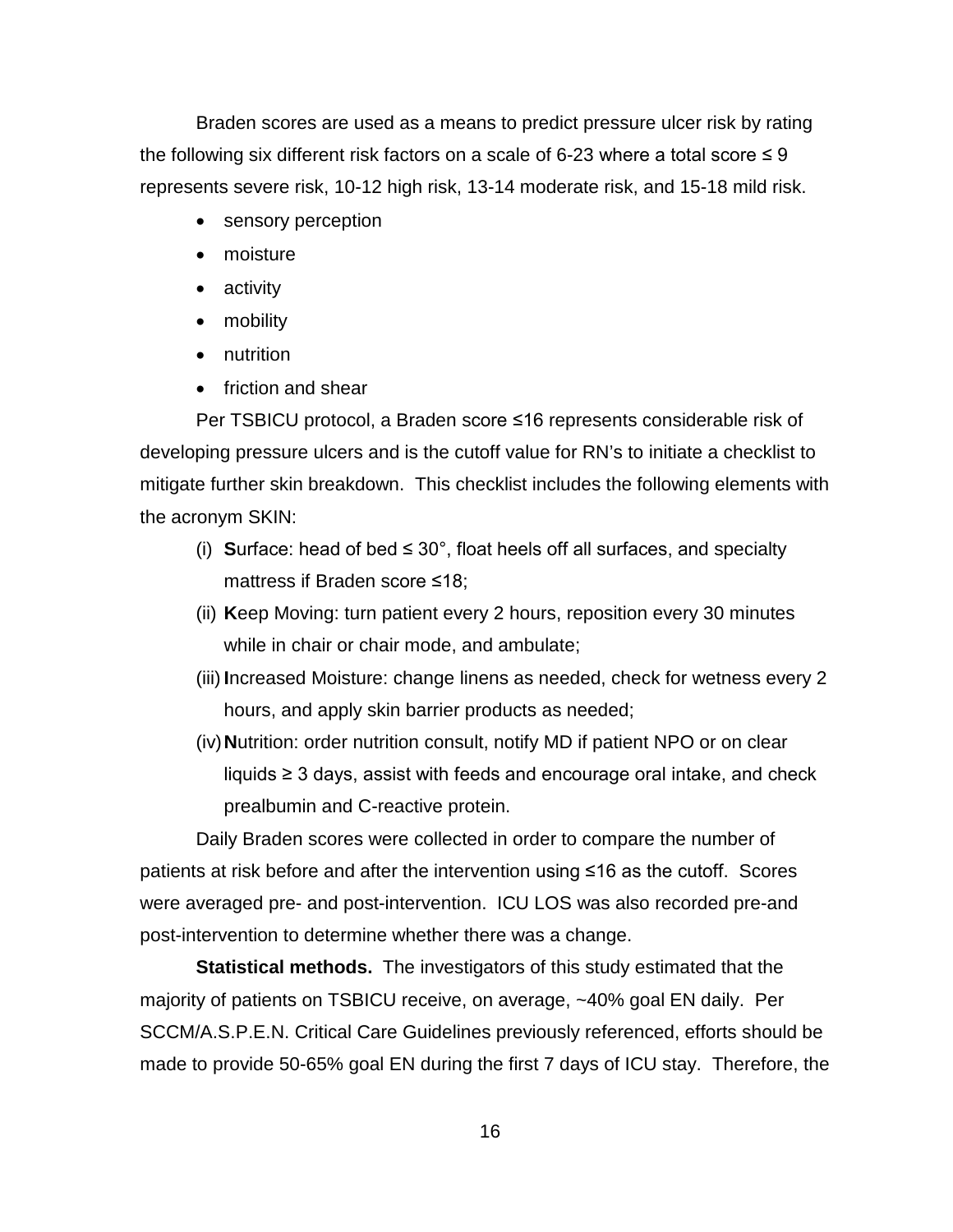desired outcome in this study was to see an improvement of 30% of current EN delivery (40%) to bring patients into the goal range of 50-65%.

It was estimated that the sample size needed to produce an improvement of EN delivery from 40 to 52% by setting a clinically-relevant threshold at 12% would be 12 patients in each intervention group in order to achieve 80% power with  $\alpha$ = 0.05. Using the actual sample sizes of 50 patients pre-intervention and 31 patients post-intervention gave the study a power of greater than 99%.

Results were analyzed using JMP version 9.0.0 (SAS Institute, Inc., Cary, NC, 2010). Descriptive statistics were calculated for data collected.

The Shapiro-Wilk W test was used to test the assumption of normality for age, ICU LOS and percentage EN delivered.

Enrollments by sex were compared with Fisher's Exact test. Fisher's Exact test is used when analyzing two nominal variables (2x2 tables) such as sex (male/female) + pre-/post-intervention, and is more accurate to test independence than chi-squared test when the expected numbers are small. $^{29}$ 

Age and percent EN delivered were analyzed using a standard t-test with equal variances assumed as data are normally distributed.

Differences between groups for ICU LOS and Braden scores were tested using Wilcoxon's rank sum test (equivalent to Mann-Whitney U), chosen to analyze data that are not normally distributed.<sup>30</sup>

The threshold of statistical significance for all tests was set at  $\alpha$  = 0.05.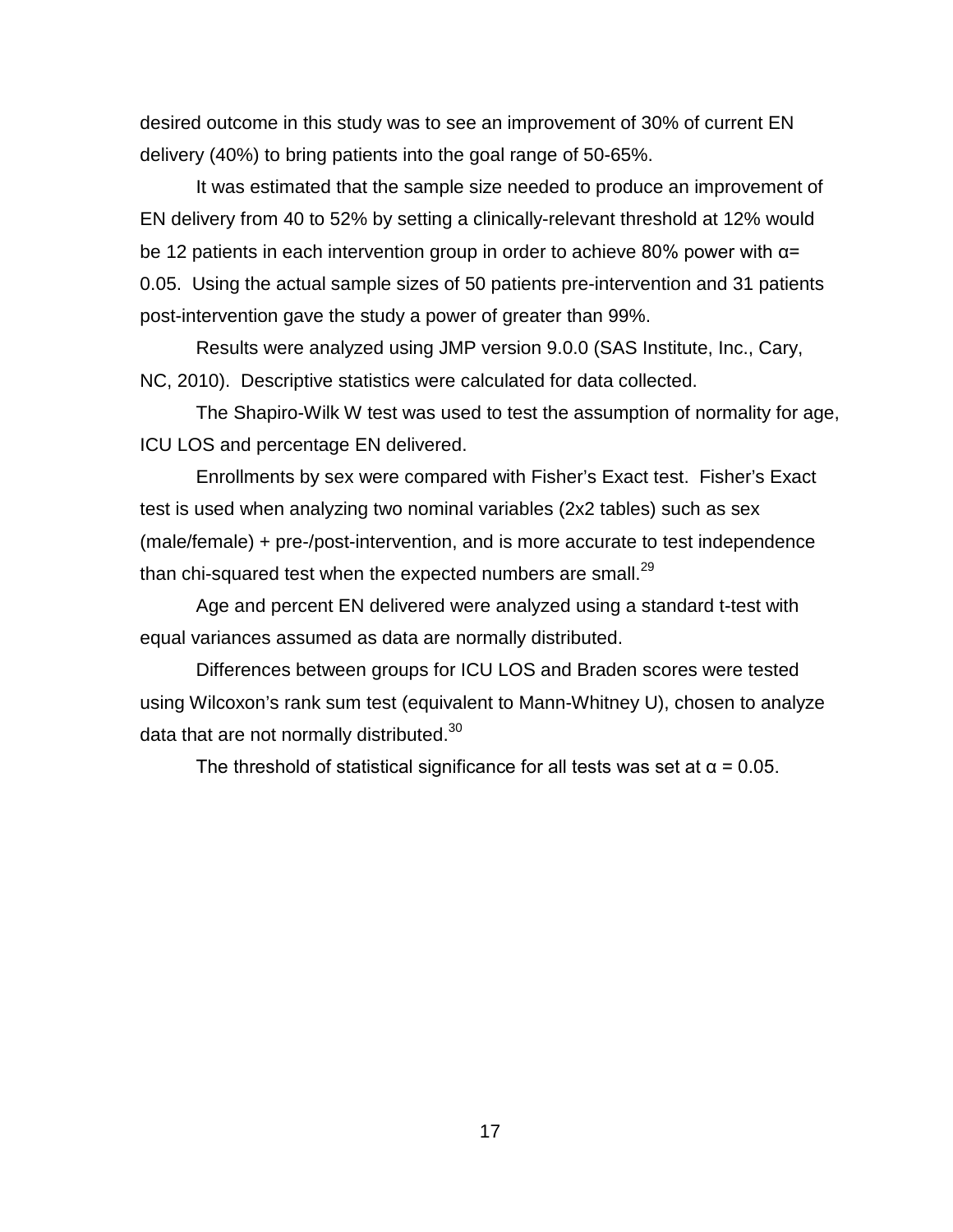#### **Chapter 2: Results**

<span id="page-26-1"></span><span id="page-26-0"></span>**Table 1**: Age and sex of participants in pre- and post-intervention groups in all TSBICU patients.

|                  | Pre-intervention | Post-intervention |      |
|------------------|------------------|-------------------|------|
| Age: mean (SD)   | 54.0 (16.7)      | 58.5 (18.9)       | 0.26 |
| Sex: Female/Male | 11/39            | 10/21             | 0.31 |

Age was normally distributed with similar variances between groups, and the difference between group's mean ages was not significant ( $p = 0.26$ ). Sex distributions also showed no statistically significant gender difference between groups ( $p = 0.31$ ).

<span id="page-26-2"></span>**Table 2**: Percent EN delivered, ICU LOS, and median Braden score pre- and postintervention in all TSBICU patients.

|                                       | Pre-intervention  | Post-intervention | D     |
|---------------------------------------|-------------------|-------------------|-------|
|                                       | 50                | 31                | $- -$ |
| % EN delivered: mean (SD) 47.3 (21.5) |                   | 39.5(18.7)        | 0.10  |
| ICU LOS: median (IQR)                 | 14.5 (10.8, 18.3) | 13(10, 21)        | 0.94  |
| Avg Braden: median (IQR)              | 12.4 (11.5, 13.8) | 13 (12, 13.9)     | 0.14  |

Percent EN delivered was normally distributed with similar variances between groups. However, ICU LOS was not normally distributed, and average Braden was normal in the "post" group only. Therefore, ICU LOS and average Braden were analyzed using Wilcoxon's rank sum test for ICU LOS, while percent EN delivered was analyzed using a standard t-test.

Analysis show no statistically significant change from pre- to post-intervention in mean percent EN delivered, median ICU LOS, and median Braden score as shown in Table 2 and Figures 5, 6, and 7. In addition, it is noted that all patients included in this study had an average Braden score ≤16 putting them at high risk for the development of pressure ulcers.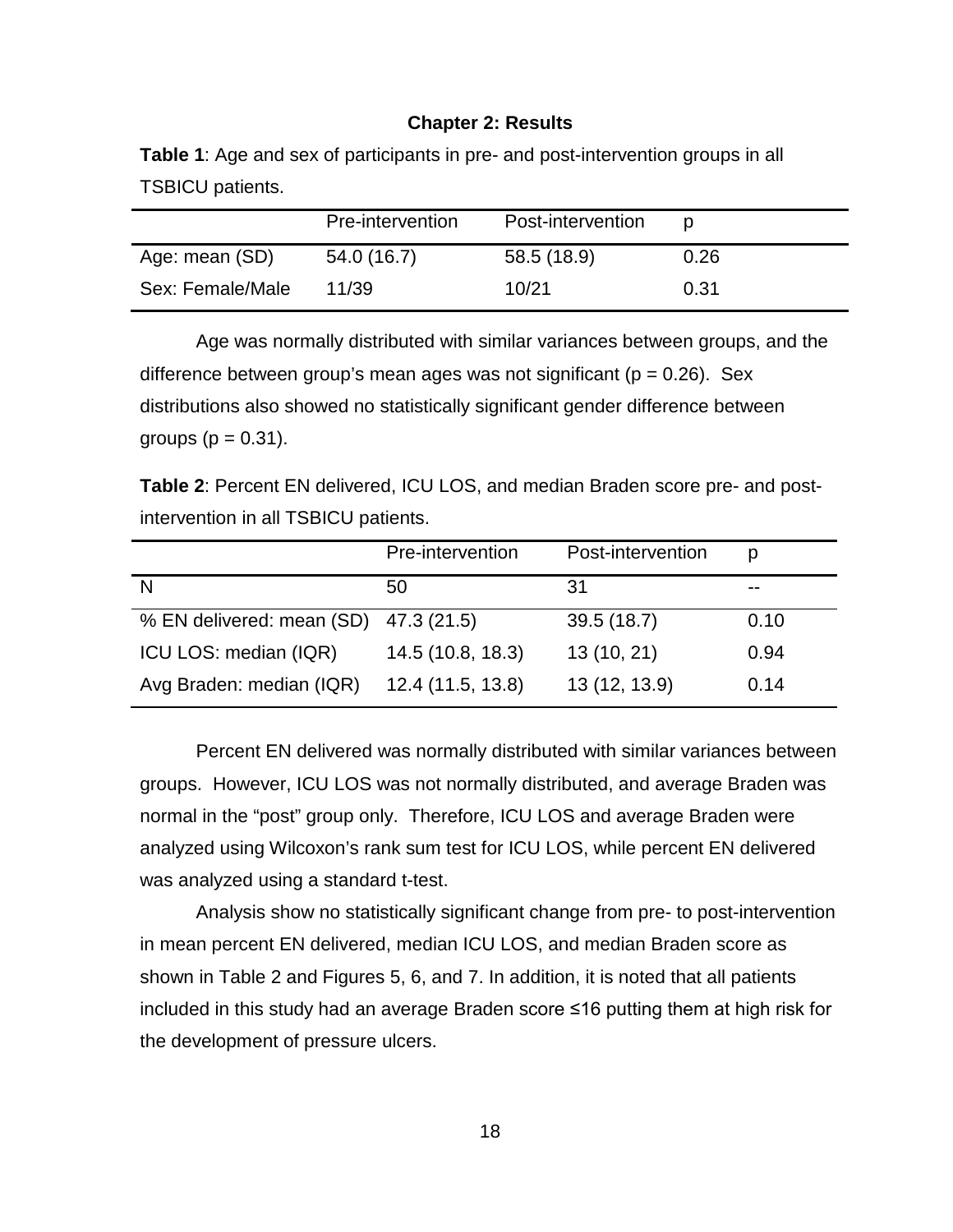

<span id="page-27-0"></span>**Figure 5:** Mean percent EN delivered pre- vs. post-intervention in all TSBICU patients.



<span id="page-27-1"></span>**Figure 6:** Median ICU LOS pre- vs. post-intervention in all TSBICU patients.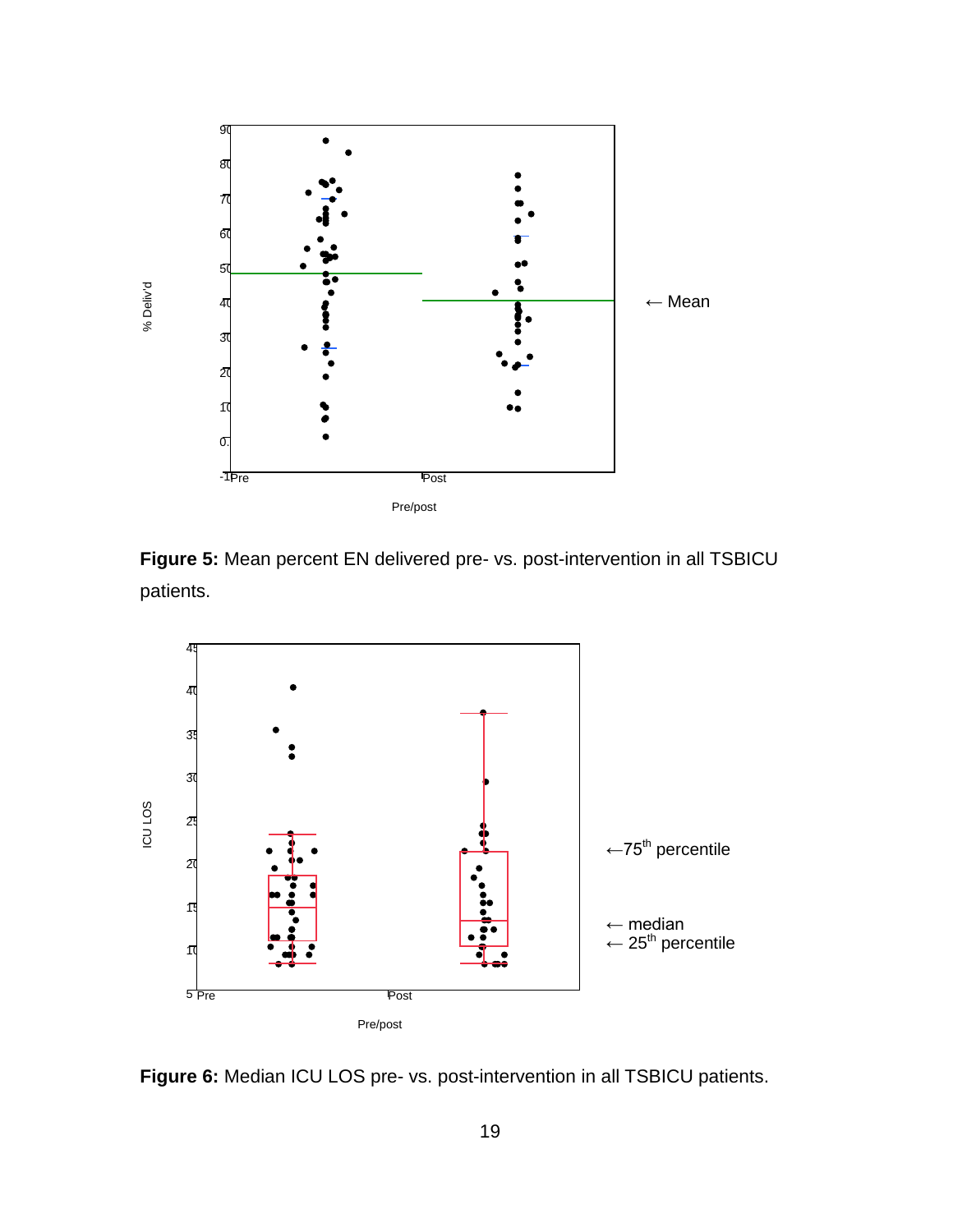

<span id="page-28-0"></span>

Because there was no significant change pre- and post-intervention, we parceled out the burn patients vs. the general Trauma/Surgical ICU patients to determine whether, in fact, there was better experience with the burn population with restarting EN as initially opined by the nursing staff in their baseline QA survey.

|                                          | <b>Burn</b>  | Other      | p (two-tailed) |
|------------------------------------------|--------------|------------|----------------|
|                                          | 11           | 70         | $- -$          |
| % EN delivered: mean (SD)                | 58.8% (21.2) | 42% (19.8) | 0.011          |
| ICU LOS: median<br>(interquartile range) | 21 (11, 29)  | 13(10, 18) | 0.044          |
| Avg Braden: median (IQR)                 | 12(11, 14)   | 13(12, 14) | 0.394          |

<span id="page-28-1"></span>**Table 3**: Comparison between burn patients and all other patients in percent EN delivered, ICU LOS, and average Braden score post-intervention

Percent EN delivered is normally distributed with equal variances between Burn and Other groups. ICU LOS and average Braden score are not normally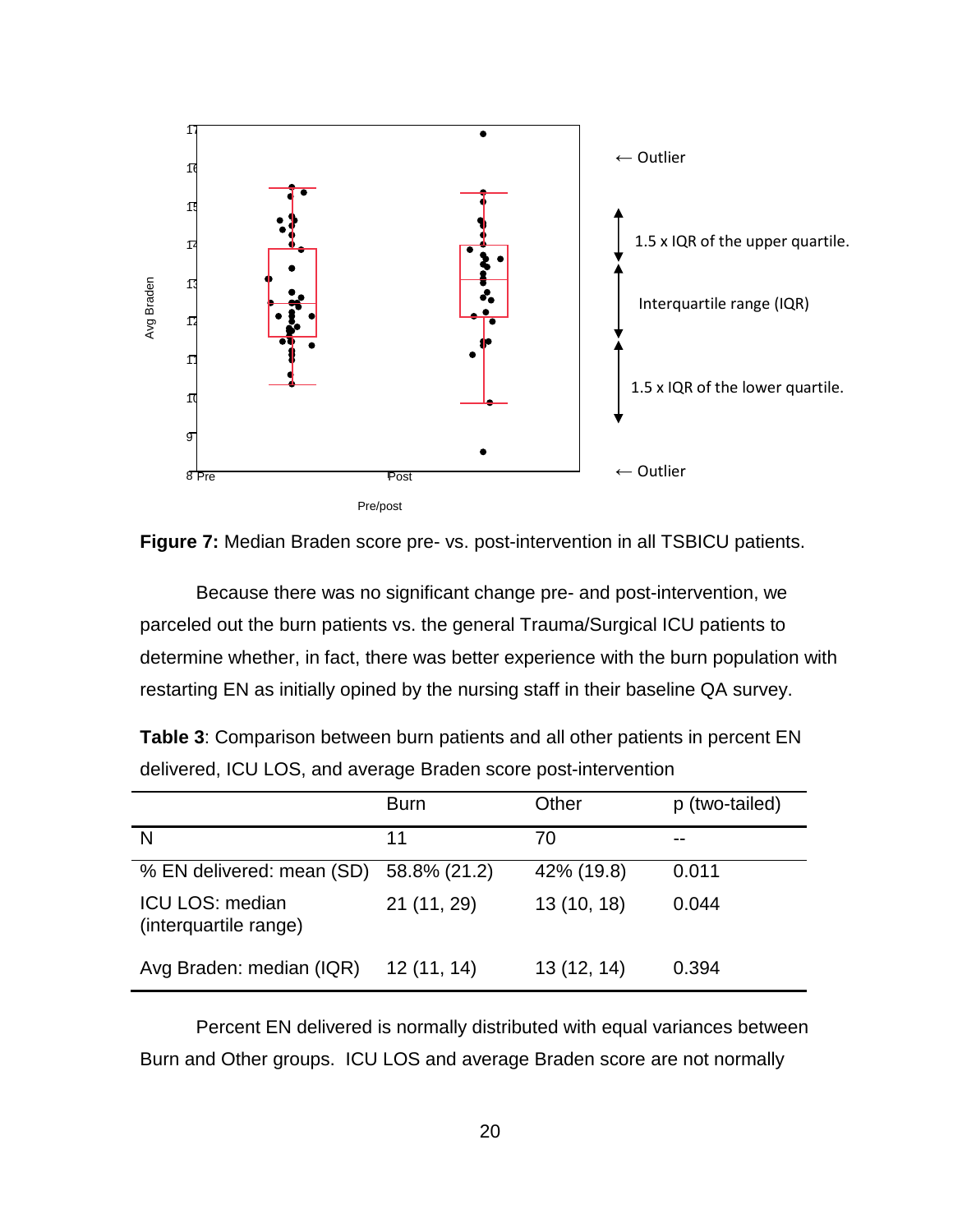distributed. As shown in Table 3, and illustrated in Figures 8, 9, and 10, burn patients tended to receive significantly higher percentages of target nutrition, and stayed in the ICU longer than their non-burn counterparts. Average Braden score did not differ between these groups.



<span id="page-29-0"></span>**Figure 8:** Mean percent EN delivered post-intervention in Burn vs. Trauma/Surgical ICU patients.



<span id="page-29-1"></span>**Figure 9:** Median ICU LOS post-intervention in Burn vs. Trauma/Surgical ICU patients.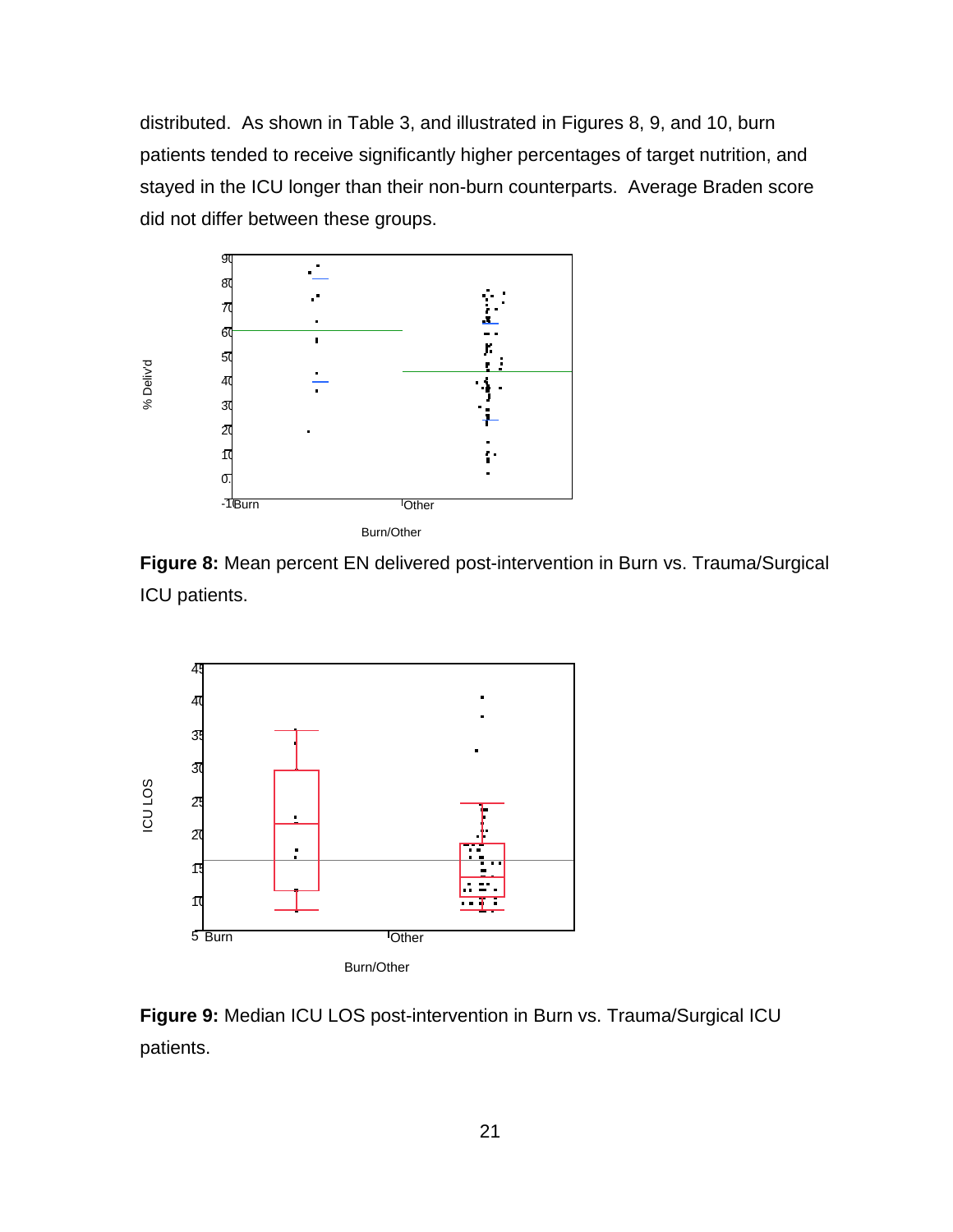

<span id="page-30-0"></span>**Figure 10:** Median Braden scores post-intervention in Burn vs. Trauma/Surgical ICU patients.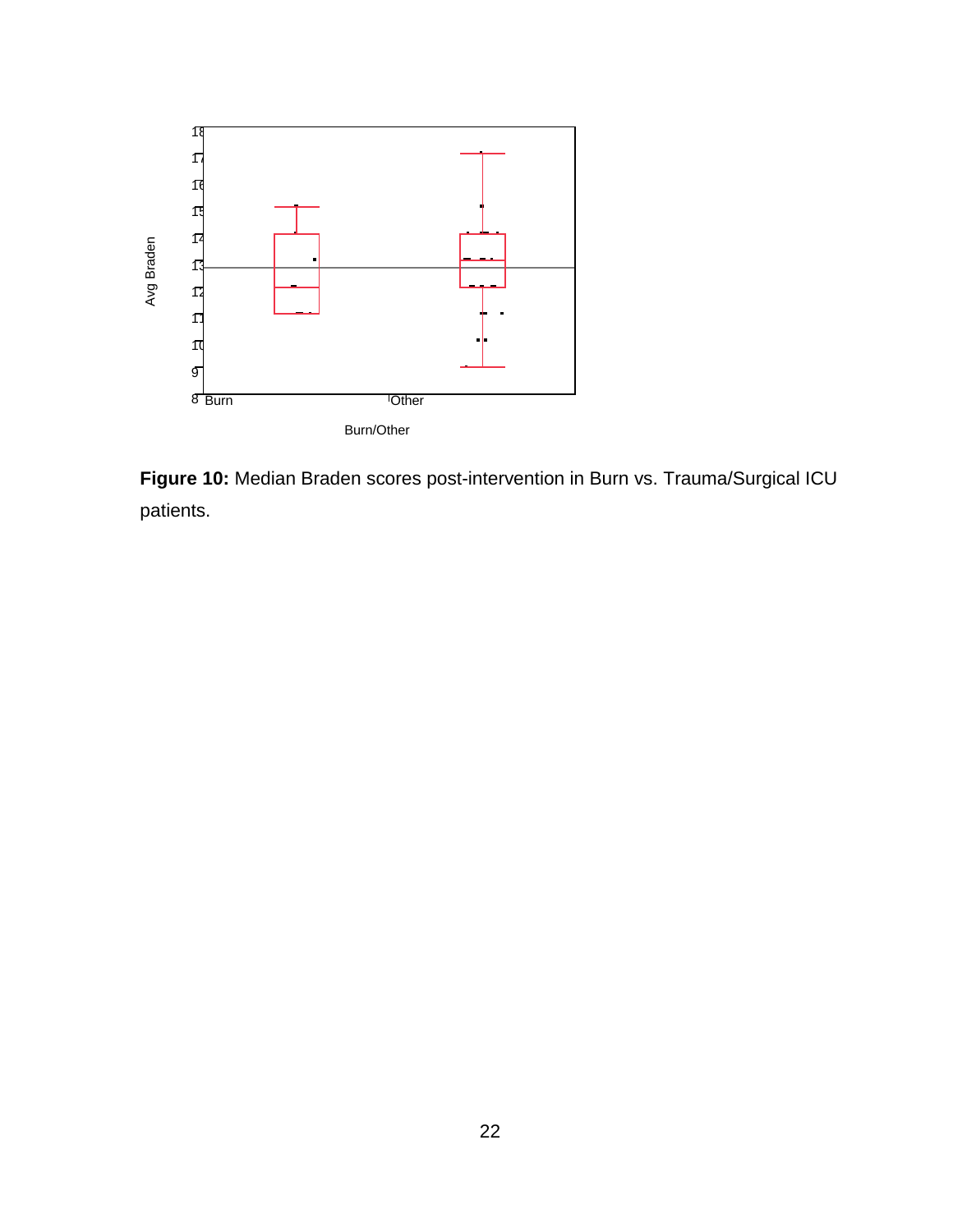#### **Chapter 3: Discussion**

<span id="page-31-0"></span>The most important finding of our study was that burn patients tended to receive significantly higher percentages of target nutrition and stayed in the ICU longer than their non-burn counterparts. These results corroborate pilot survey results in which RN's believed EN was restarted sooner after surgical interventions in the burn unit, and that the Burn Center's NPO practice was more consistent than the rest of the ICU.

Increased LOS is consistent with the nature of this patient, often requiring repeated skin harvesting with concurrent grafting and, many times, daily wound care. The patient is often required to heal between surgeries, therefore requiring more time. More time in the ICU, however, puts the patient at higher risk for comorbidities and, at times, the team has to manage other developing complications such as infection and sepsis delaying primary burn care and making it even more important that patients be fed adequately.

It cannot be overlooked, however, that increased LOS is also due to the fact the our hospital has a dedicated Burn Unit, meaning that not all patients admitted to the burn portion of the ICU are as critically ill as those admitted to the trauma/surgical portion of the ICU. Patients with smaller total body surface area burns are admitted as frequently to the Burn Unit as are those with large burns and trauma, and burn patients are usually discharged directly from the TSBICU rather than being transferred to a floor first for a lower level of care. Our study did not differentiate between burn severity when comparing burn patients to the remaining ICU patients.

We did not find any literature directly comparing the delivery of EN in burn patients vs. other ICU patients. However, we found studies in which burn patients were teased out from the remaining ICU population due to recognized differences in both patient population and the importance of nutrition support.

For example, in a 2006 study by Berger et al analyzing whether computerized information systems (CIS) would improve the quality of nutrition support in ICU's, data were separately analyzed for burn patients, "because nutritional support is a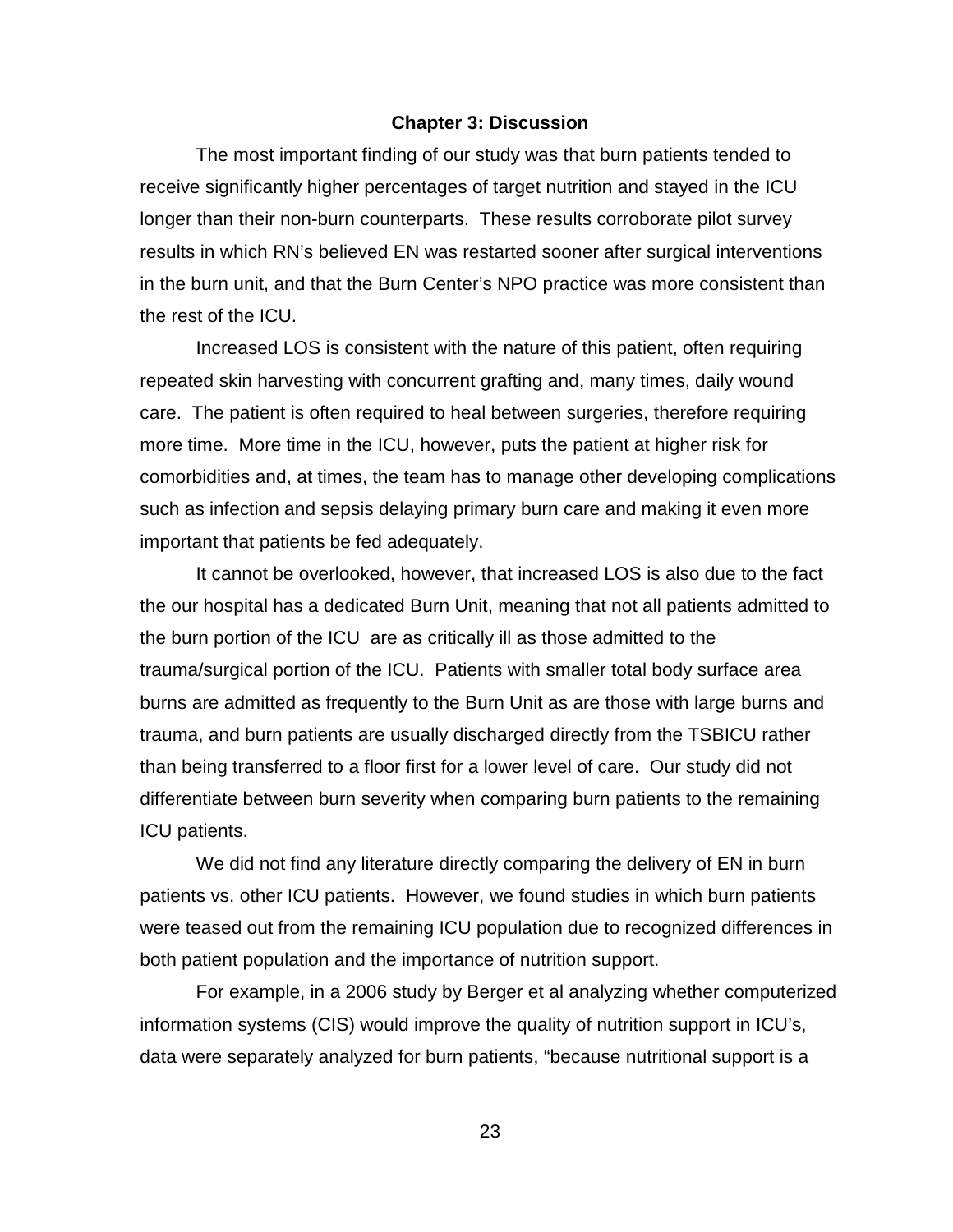priority in burn units and the presence of burn patients in the case mix might have influenced nutritional support and biased the results ... toward better support." 31 While this study did not compare the burn patients directly to the surgical patients as did our study, it did provide inferences that other facilities experience different results between the two hospital populations, as well.

In a 2008 study by Soguel et al examining the effect of enteral glutamine and antioxidant administration in critically ill burn and trauma patients, researchers analyzed the burn patients separately from the trauma patients because they recognized that the former have, " different metabolic, nutritional, and infectious risk factors and different lengths of ICU stay."  $32$  They, too, did not compare the two groups to one another as we did in our study.

Increased EN delivery on our burn unit could be due to several factors:

- The Burn Center has a dedicated attending MD, resident MD, and physician's assistant (PA) who exclusively care for burn patients. In comparison, the remaining trauma/surgical ICU has a weekly rotating attending MD, and resident MD's who rotate through the ICU for variable time periods depending on their specialty. Nurse practitioners (NP's) are also part of their team but not on service daily.
- The burn team holds weekly interdisciplinary rounds where nutrition is routinely addressed. The group includes the director of the Burn Center who is also the chief surgeon, the plastic surgeon, the medical resident, the burn PA, as well as members of the nutrition, nursing, wound care, social work, discharge planning, psychiatry, speech therapy, physical therapy, and occupational therapy teams. If nutrition delivery is suboptimal the entire team is aware and able to act.
- Feeding tubes are often placed post-pyloric in burn patients such that feeds do not need to be held as long prior to procedures and/or sedation per unit guidelines.
- Protocols are in place when starting EN in the Burn Center in patients who do not have contraindications such as GI injury: EN is started at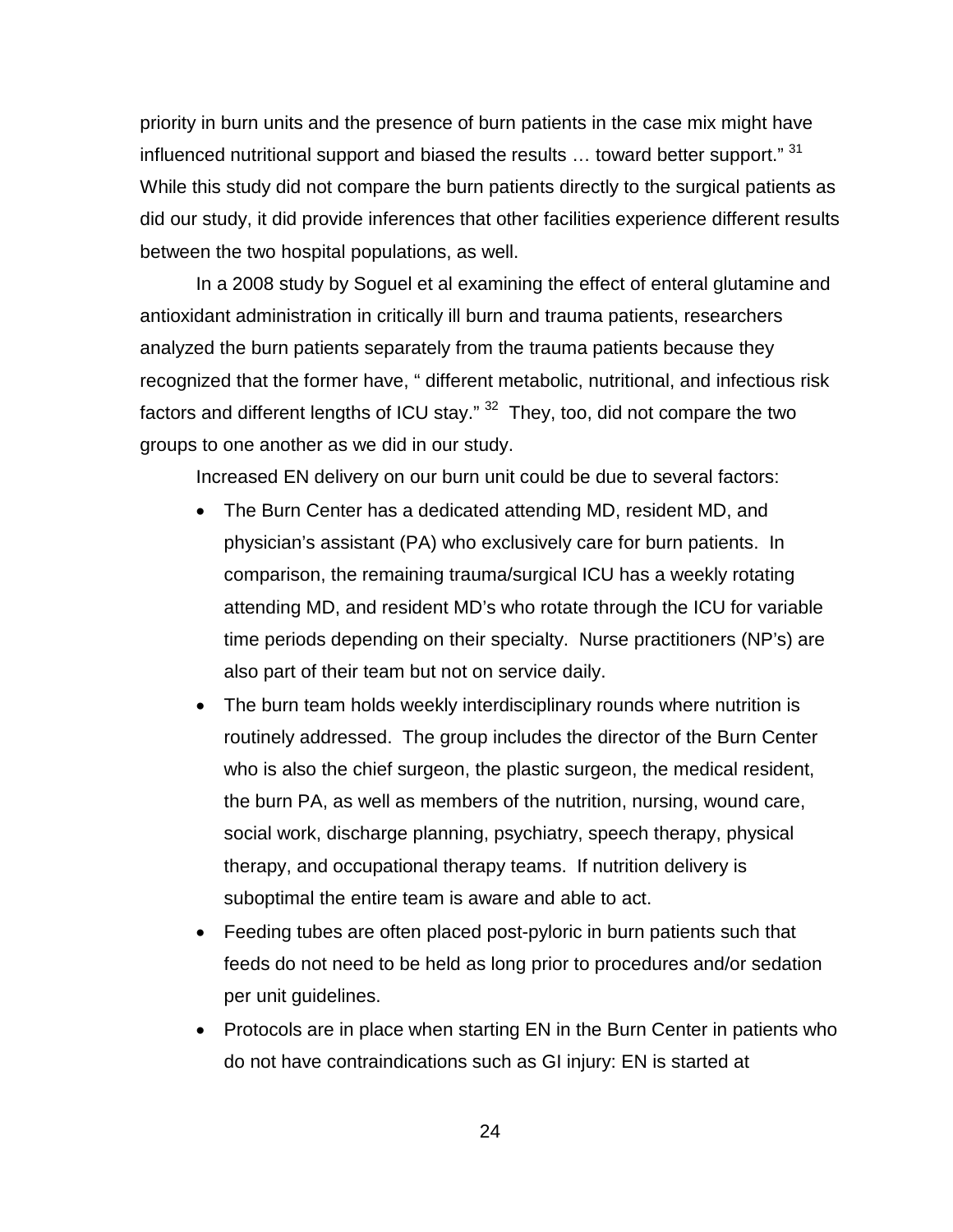20mL/hour and the rate doubled every two hours to goal as tolerated. This is in contrast to the rest of the ICU where EN is started at 20mL/hour and advanced by 20mL/hour every 4 hours to goal as tolerated. As such, goal EN is reached far sooner in burn patients.

- Let us assume a patient has an EN goal rate of 100mL/hour. If he is a burn patient his EN will reach goal in 6 hours. If he is a trauma/surgical patient he will reach his goal rate in 20 hours.
- Burn Center culture is one where nutrition is a priority of the burn team and, as such, RN's are more aware of the importance of starting, restarting, and continuing EN.

Since this was an RN-lead QA, RN education about the intervention proved effective since it was provided by their own educators. One of the biggest challenges in getting nursing on board is being able to have them see the importance of, and agree to participate in, the intervention. Our prior experience is that this is not always well received when presented by non-nursing professionals.

Our study results beg the question, why was there no change in outcome? We observed that as time passed the visual cue faded into the background of the many tasks ICU RN's must perform on a daily basis. Many described it as "just one more thing to do," a sentiment reflected in the data showing no significant change in behavior pre- and post-intervention.

Since there are several other visual cues already competing with ours maybe future studies call for a different reminder modality. Given the heavy reliance on electronic charting perhaps we could schedule automatic electronic reminders at fixed time intervals (every 2-4 hours?) anytime a patient is ordered to be NPO. Some sort of manual action/dismissal could be required to complete the reminder task at each interval to act as a working prompt.

Perhaps RD's should be given more responsibility to start/restart EN including placement and management of feeding tubes. Recent literature points to the effectiveness and cost savings associated with RD placement of feeding tubes.<sup>33,34</sup> In a 2004 study, postpyloric feeding tubes placed by RD's showed no EN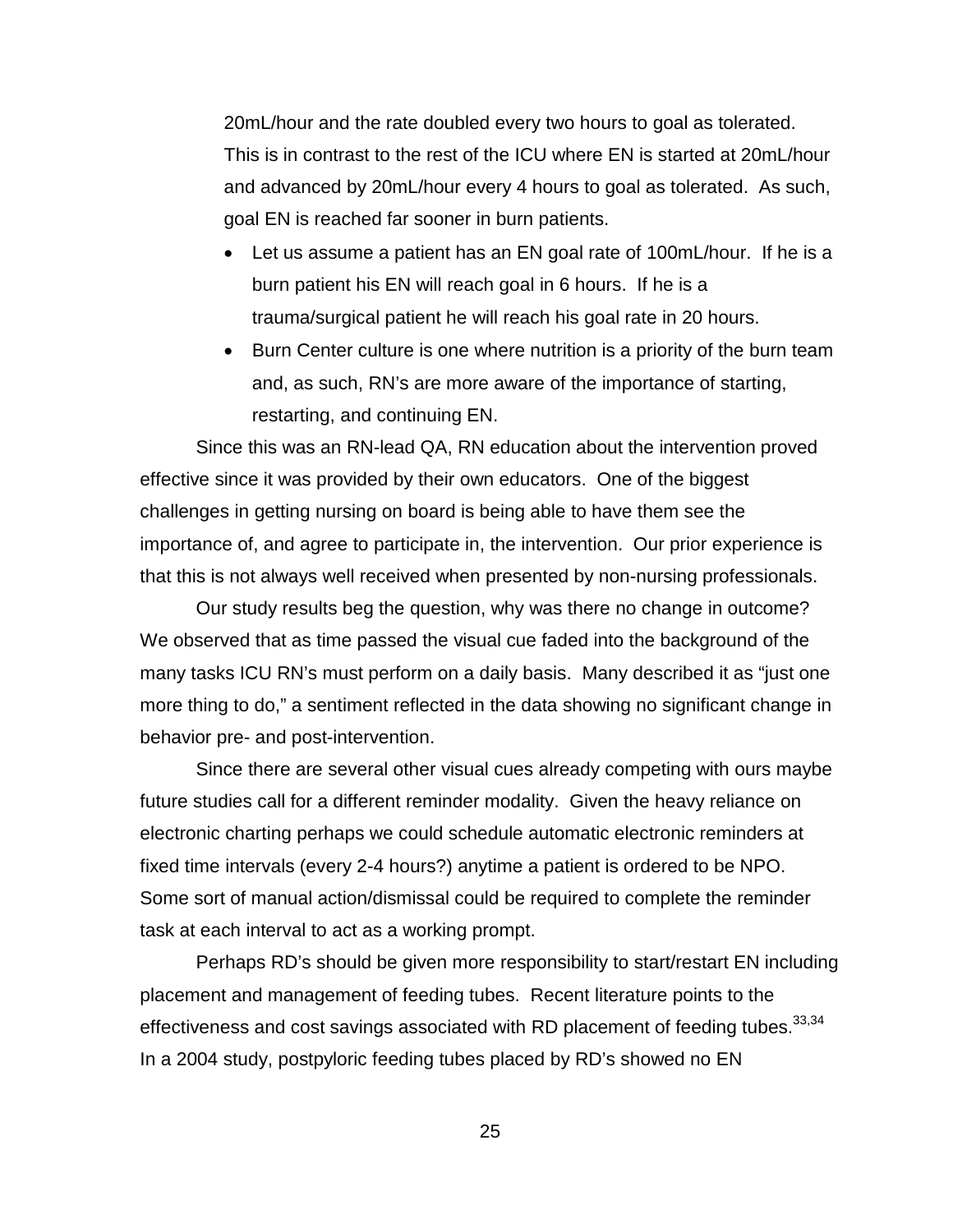interruptions compared to 56% in the gastric-tube control group thereby increasing delivery of goal EN.<sup>35</sup> In a study as recent as August, 2013 research showed that blind bedside placement of postpyloric feeding tubes by RD's were completed in less than four hours after the order was written and resulted in 73% success; when gastric feeding tube placement deemed appropriate for use was included, success rates jumped to nearly 90%. In addition, a 66% reduction in patient charges was associated with bedside feeding tube insertion. Therefore, patients received more timely initiation of EN with a marked reduction in cost.<sup>33</sup>

Finally, maybe it is time for our Level 1 Trauma Center with three, 24-bed ICU's – Trauma/Surgical/Burn ICU, Neurosciences ICU, and Medical ICU – to adopt an EN protocol that could provide clear pathways to delivering optimal nutrition support. The PEPuP protocol previously mentioned is an example of a novel approach to thinking outside the box to push the boundaries of conventional thinking surrounding initiation and delivery of EN.<sup>18</sup>

Significant differences in outcomes between the burn unit and the rest of the ICU warrant further investigation. It would be interesting to examine the pure differences between EN delivery in the Burn Unit vs. the remaining trauma/surgical ICU population making sure to adjust for injury severity. It would further contribute to our existing knowledge base to determine which practices permitted increased delivery of EN on our burn pod such that they could be implemented more broadly across the TSBICU.

Using information we learned from the PEPuP protocol, we have recently started implementing 24-hour volume feeding in the Burn Unit to allow nursing greater flexibility to make up EN volume when patients are made NPO. A follow-up study to determine the effectiveness of this protocol would further contribute to answering the question of how we can improve EN delivery in the critically ill patient.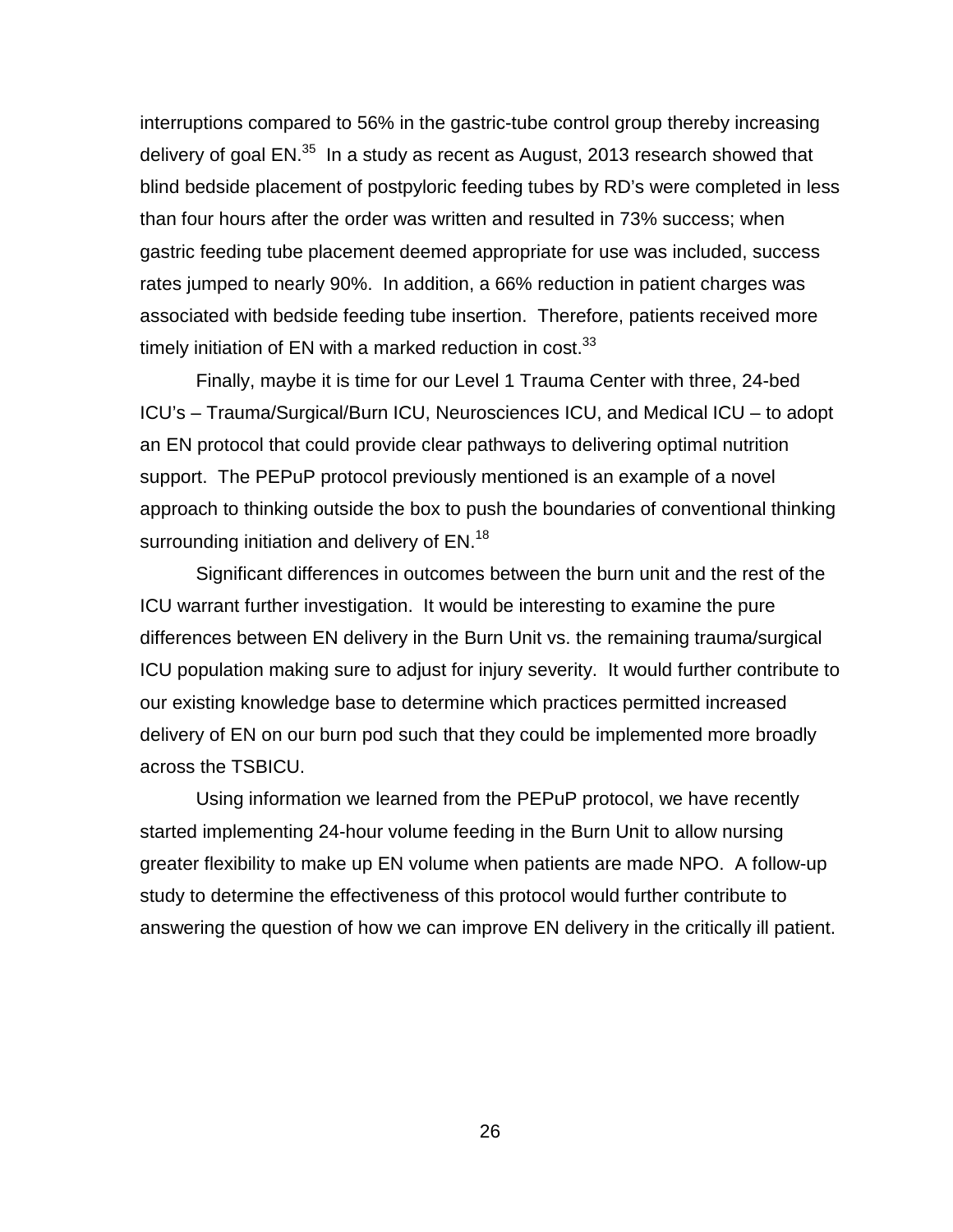## **Chapter 4: Conclusion**

<span id="page-35-0"></span>Use of a visual cue to increase delivery of EN was ineffective on the TSBICU. It did not improve nutrition status, nor improve Braden scores or LOS. Burn patients, however, received significantly higher percentages of their target nutrition compared to the rest of the ICU population and tended to have longer LOS. Further research is warranted to uncover successful strategies to meet goal EN in critically ill patients.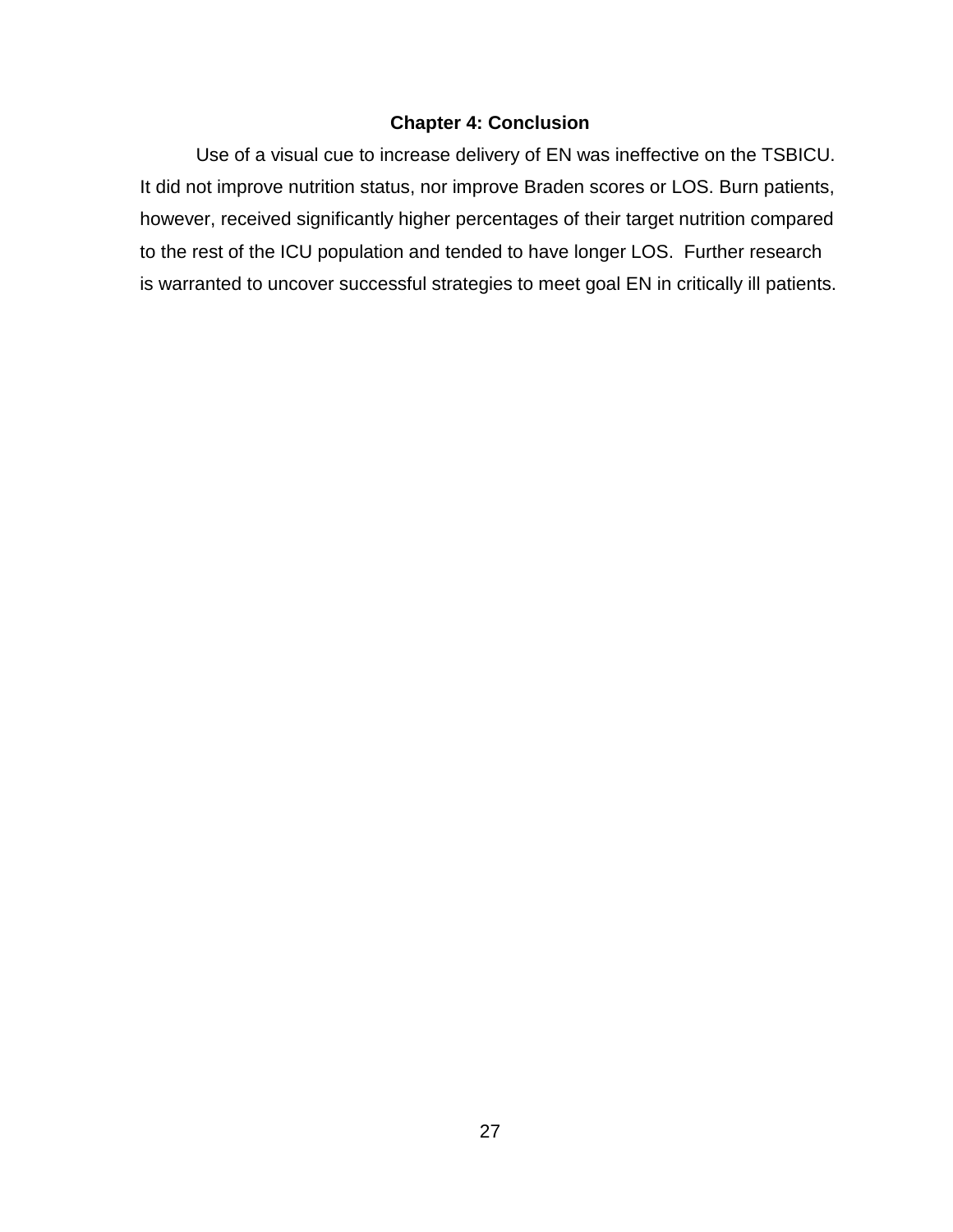## **References**

- <span id="page-36-0"></span>1. American Society for Parenteral and Enteral Nutrition. One in three hospitalized patients is malnourished; experts call for better diagnosis and treatment. Available at: [http://www.nutritioncare.org/Press\\_Room/Press\\_Releases/One\\_in\\_Three\\_Hos](http://www.nutritioncare.org/Press_Room/Press_Releases/One_in_Three_Hospitalized_Patients_is_Malnourished/) [pitalized\\_Patients\\_is\\_Malnourished/.](http://www.nutritioncare.org/Press_Room/Press_Releases/One_in_Three_Hospitalized_Patients_is_Malnourished/) Published September 24, 2013. Accessed September 25, 2013.
- 2. Tappenden KA, Quatrara B, Parkhurst ML, Malone AM, Fanjiang G, Ziegler TR. [Critical role of nutrition in improving quality of care: An interdisciplinary call to](http://pen.sagepub.com/content/37/4/482.short?rss=1&%3bssource=mfr)  [action to address adult hospital malnutrition.](http://pen.sagepub.com/content/37/4/482.short?rss=1&%3bssource=mfr) *J Parenter Enteral Nutr*: 2013; 37:482-497.
- 3. Mueller MS, Kovacevich DS, McClave SA, Miller SJ, Schwartz D, eds. *The A.S.P.E.N. Adult Nutrition Support Core Curriculum*. 2nd ed. Silver Spring, MD: ASPEN; 2012(2):395.
- 4. Mueller MS, Kovacevich DS, McClave SA, Miller SJ, Schwartz D, eds. *The*  A.S.P.E.N. Adult Nutrition Support Core Curriculum. 2<sup>nd</sup> ed. Silver Spring, Md: ASPEN; 2012(2):379-380.
- 5. McClave SA, Martindale RD, Vanek VW, et al. Guidelines for the provision and assessment of nutrition therapy in the acute critically ill patient: Society of Critical Care Medicine (SCCM) and American Society for Parenteral and Enteral Nutrition (A.S.P.E.N.). *J Parenter Enteral Nutr.* 2009; 33(3):278.
- 6. McClave SA, Martindale RD, Vanek VW, et al. Guidelines for the provision and assessment of nutrition therapy in the acute critically ill patient: Society of Critical Care Medicine (SCCM) and American Society for Parenteral and Enteral Nutrition (A.S.P.E.N.). *J Parenter Enteral Nutr.* 2009; 33(3):280.
- 7. McClave SA, Martindale RD, Vanek VW, et al. Guidelines for the provision and assessment of nutrition therapy in the acute critically ill patient: Society of Critical Care Medicine (SCCM) and American Society for Parenteral and Enteral Nutrition (A.S.P.E.N.). *J Parenter Enteral Nutr.* 2009; 33(3):279.
- 8. Practice guidelines for preoperative fasting and the use of pharmacologic agents to reduce the risk of pulmonary aspiration: Application to healthy patients undergoing elective procedures – an updated report by the American Society of Anesthesiologists Committee on standards and practice parameters. *Anesthesiology.* 2011; 114:495-511.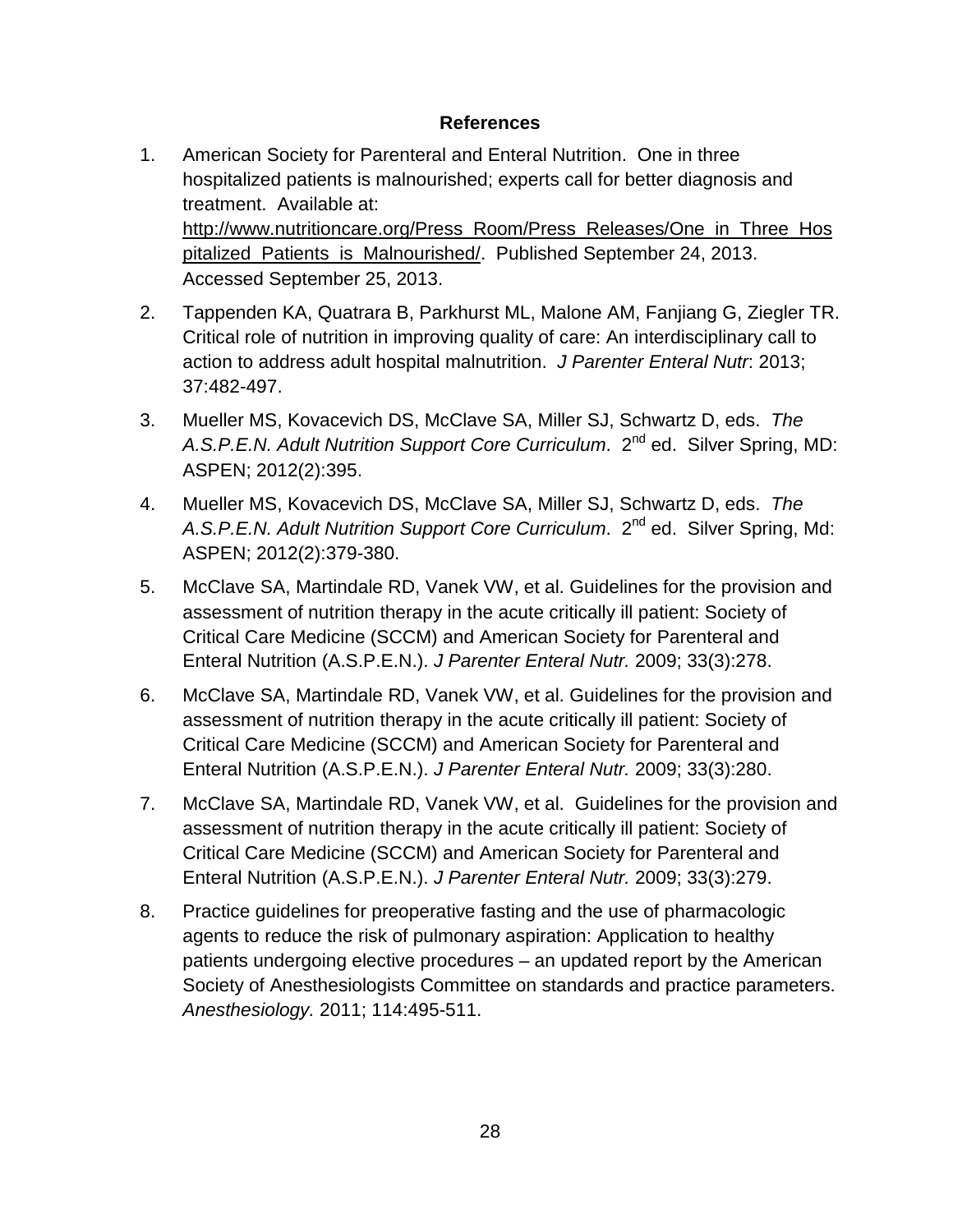- 9. Martin CM, Doig GS, Heyland DK, Morrison T, Sibbald WJ. Multicentre, clusterrandomized clinical trial algorithms for critical care enteral and parenteral therapy (ACCEPT). *Canadian Med Assoc J.* 2004; 170(2):197-204.
- 10. White JV, Guenter P, Jensen G, et al. Consensus statement: Academy of Nutrition and Dietetics and American Society for Parenteral and Enteral Nutrition: Characteristics recommended for the identification and documentation of adult malnutrition (undernutrition). *J Parenter Enteral Nutr.* 2012; 36(3):275-283.
- 11. Mueller MS, Kovacevich DS, McClave SA, Miller SJ, Schwartz D, eds. *The A.S.P.E.N. Adult Nutrition Support Core Curriculum*. Silver Spring, MD: ASPEN; 2012(2):173.
- 12. Heyland DK, Cahill N, Day AG. Optimal amount of calories for critically ill patients: Depends on how you slice the cake! *Crit Care Med.* 2011; 39(12):2619-2626.
- 13. McClave SA, Martindale RD, Vanek VW, et al. Guidelines for the provision and assessment of nutrition therapy in the acute critically ill patient: Society of Critical Care Medicine (SCCM) and American Society for Parenteral and Enteral Nutrition (A.S.P.E.N.). *J Parenter Enteral Nutr.* 2009; 33(3):277-316.
- 14. Updegraff JA, Emanuel AS, Gallagher KM, Steinman CT. Framing flu prevention – an experimental field test of signs promoting hand hygiene during the 2009-2010 H1N1 pandemic. *Health Psychol.* 2001; 30(3):295-309.
- 15. Birnbach DJ, Nevo I, Barnes S, et al. Do hospital visitors wash their hands? Assessing the use of alcohol-based hand sanitizer in a hospital lobby. *Am J Infect Control.* 2012; 40(4):340-343.
- 16. Heyland DK, Dhaliwal R, Drover JW, Gramlich L, Dodek P. Canadian clinical practice guidelines for nutrition support in mechanically ventilated, critically ill adult patients. *J Parenter Enteral Nutr.* 2003; 27(5):355-373.
- 17. Critical Care Nutrition. Canadian clinical practice guidelines 2013. Available at: [http://www.criticalcarenutrition.com/docs/cpgs2012/Summary%20CPGs%2020](http://www.criticalcarenutrition.com/docs/cpgs2012/Summary%20CPGs%202013%20vs%202009_2July2013.pdf) [13%20vs%202009\\_2July2013.pdf.](http://www.criticalcarenutrition.com/docs/cpgs2012/Summary%20CPGs%202013%20vs%202009_2July2013.pdf) Published July 2, 2013. Accessed September 24, 2013.
- 18. Heyland DK, Cahill NE, Dhaliwal R, et al. Enhanced protein-energy provision via the enteral route in critically ill patients: a single center feasibility trial of the PEP uP protocol. *Critical Care.* 2010; 14(2):R78.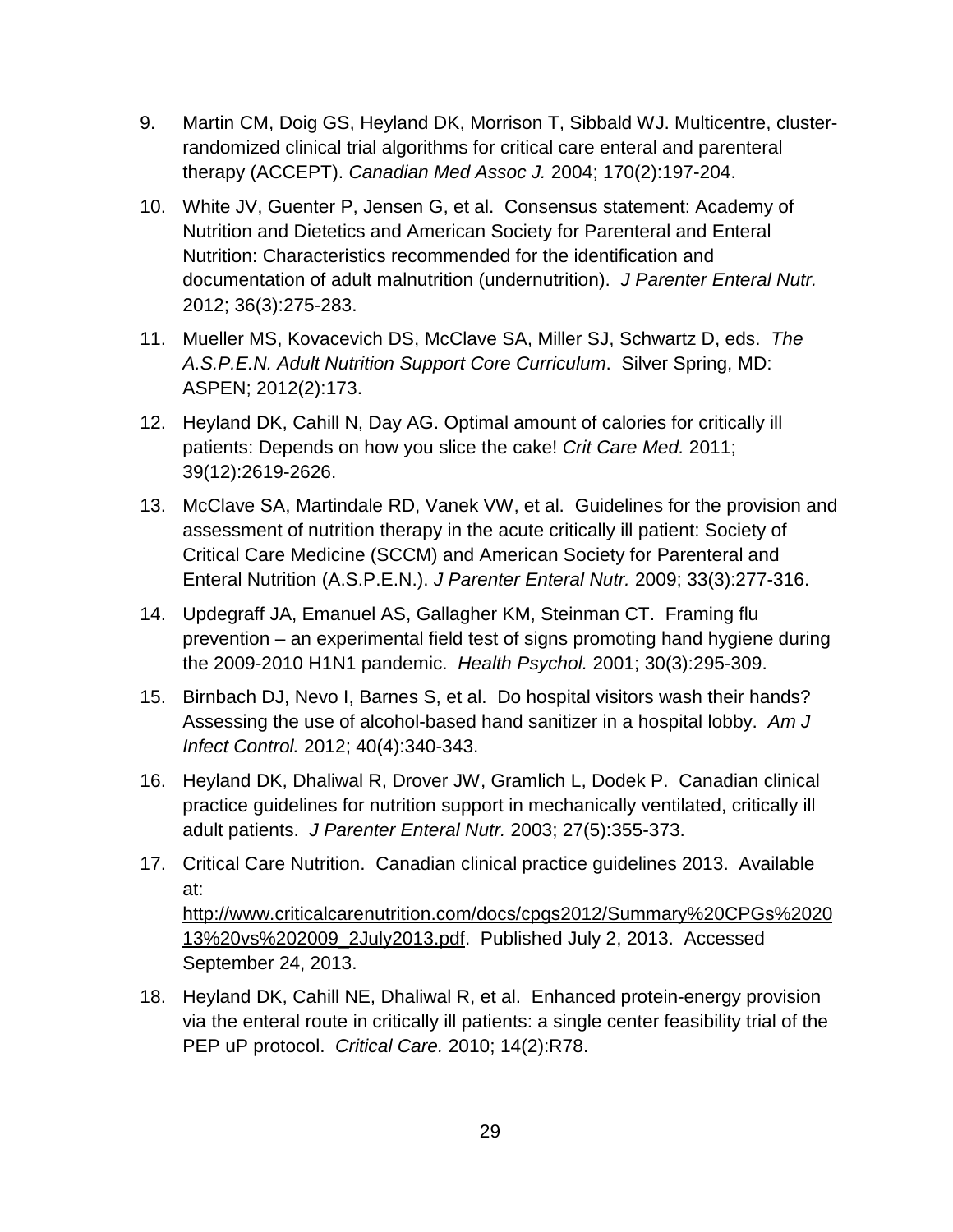- 19. Kreymann KG, Berger MM, Deutz NEP, et al. ESPEN guidelines on enteral nutrition: intensive care. *Clin Nutr.* 2006; 25(2):210-223.
- 20. Vincent JL. Give your patient a fast hug (at least) once a day. *Crit Care Med.* 2005; 33(6):1225-1229.
- 21. State Medicaid Director Letter #08-004. Centers for Medicare & Medicaid Services. Available at: [http://downloads.cms.gov/cmsgov/archived](http://downloads.cms.gov/cmsgov/archived-downloads/SMDL/downloads/SMD073108.pdf)[downloads/SMDL/downloads/SMD073108.pdf.](http://downloads.cms.gov/cmsgov/archived-downloads/SMDL/downloads/SMD073108.pdf) Created July 31, 2008. Accessed October 18, 2013.
- 22. The Joint Commission. National patient safety goals effective January 1, 2013. Available at: [http://www.jointcommission.org/assets/1/18/NPSG\\_Chapter\\_Jan2013\\_LT2.pdf.](http://www.jointcommission.org/assets/1/18/NPSG_Chapter_Jan2013_LT2.pdf) Accessed July 27, 2013.
- 23. Dorner B, Posthauer ME, Thomas D. The role of nutrition in pressure ulcer prevention and treatment: National pressure ulcer advisory panel white paper. Available at: [http://www.npuap.org/wp-content/uploads/2012/03/Nutrition-](http://www.npuap.org/wp-content/uploads/2012/03/Nutrition-White-Paper-Website-Version.pdf)[White-Paper-Website-Version.pdf](http://www.npuap.org/wp-content/uploads/2012/03/Nutrition-White-Paper-Website-Version.pdf) 2009 NPUAP. Accessed July 7, 2013.
- 24. Russo CA, Steiner C, Spector W. Hospitalizations related to pressure ulcers among adults 18 years and older, 2006 healthcare cost utilization project. Available at: <http://www.hcup-us.ahrq.gov/reports/statbriefs/sb64.jsp> Published December 2, 2008. Accessed July 7, 2013.
- 25. Banks MD, Graves N, Bauer JD, Ash S. The costs arising from pressure ulcers attributable to malnutrition*. Clin Nutr.* 2010; 29:180-186.
- 26. Banks MD, Graves N, Bauer JD, Ash S. Cost effectiveness of nutrition support in the prevention of pressure ulcer in hospitals. *European Journal of Clinical Nutrition.* 2013; 67:42-46.
- 27. Guidelines for NPO Orders for ICU Patients. UNMH ICU Guidelines. Revised August 2008.
- 28. Hospital-acquired conditions. Centers for Medicare & Medicaid Services website. Available at: [http://www.cms.gov/Medicare/Medicare-Fee-for-Service-](http://www.cms.gov/Medicare/Medicare-Fee-for-Service-Payment/HospitalAcqCond/Hospital-Acquired_Conditions.html)[Payment/HospitalAcqCond/Hospital-Acquired\\_Conditions.html.](http://www.cms.gov/Medicare/Medicare-Fee-for-Service-Payment/HospitalAcqCond/Hospital-Acquired_Conditions.html) Last modified September 20, 2102. Accessed September 25, 2013.
- 29. McDonald JH. Wilcoxon signed-rank test. In: *Handbook of Biological Statistics*. 2<sup>nd</sup> ed. Baltimore, Maryland: Sparky House Publishing; 2009:198-201.
- 30. McDonald JH. Fisher's exact test of independence. In: *Handbook of Biological Statistics*. 2nd ed. Baltimore, Maryland: Sparky House Publishing; 2009:70-75.